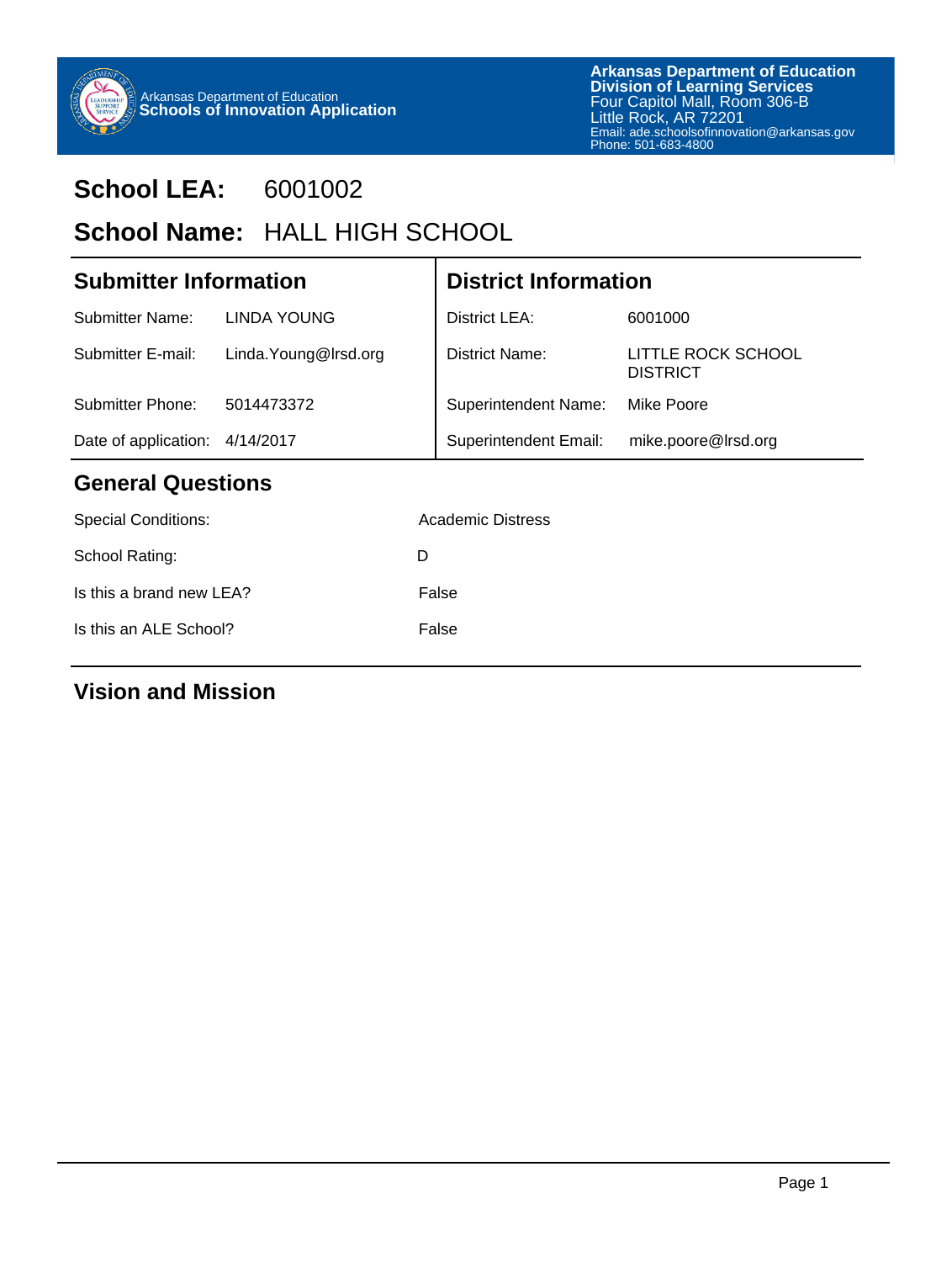

**Arkansas Department of Education** Email: ade.schoolsofinnovation@arkansas.gov **Division of Learning Services** Four Capitol Mall, Room 306-B Little Rock, AR 72201 Phone: 501-683-4800

The mission of Hall High School is as follows: Through effective instruction and appropriate assessment, with the involvement of the family and community, Hall High faculty and staff will work collaboratively to create a safe, positive learning environment in which students from diverse cultures will gain the essential knowledge and skills to become productive citizens in a global society.

At the beginning of the school year prior to establishing the Hall Innovation Council, the staff began reviewing and refining the mission statement. Core beliefs and expectations were discussed. Establishment of the Innovation Council and resulting activities have led to an enhanced authenticity of school discussion and the "why" behind the daily activities of education at Hall and how daily activities can contribute to progress towards the mission. It is the intention of the Innovation Council Core Leadership Team to extend Innovation Council discussions to a school-wide refinement of the school mission. It is anticipated that the continuation of the mission and vision discussions and the integration of the Innovation Council perspectives and feedback will be ongoing to ensure school-wide awareness or and efficacy towards achieving the school mission.

Actions linked to the Hall School of Innovation Goals and Performance Measures will anchor staff in ongoing movement towards improved school culture and improved student achievement. The proposed plans and activities developed by the staff reflect a commitment to create processes to support innovation. The transformations allow for development of a cultural base to support innovation and encompass all areas of learning including academic success, college and career readiness, and student well-being. The innovation activities will enable Hall to make progress towards actualizing the school mission. The innovation process is supported by district-wide efforts to support school autonomy in improvement. These efforts are reflected in the Achieve Team initiative facilitated by Superintendent Mike Poore and echoed throughout school teams and structures. Hall school leadership and innovation council core team presented the Innovation Plan to the LRSD Community Advisory Board. The plan was unanimously approved.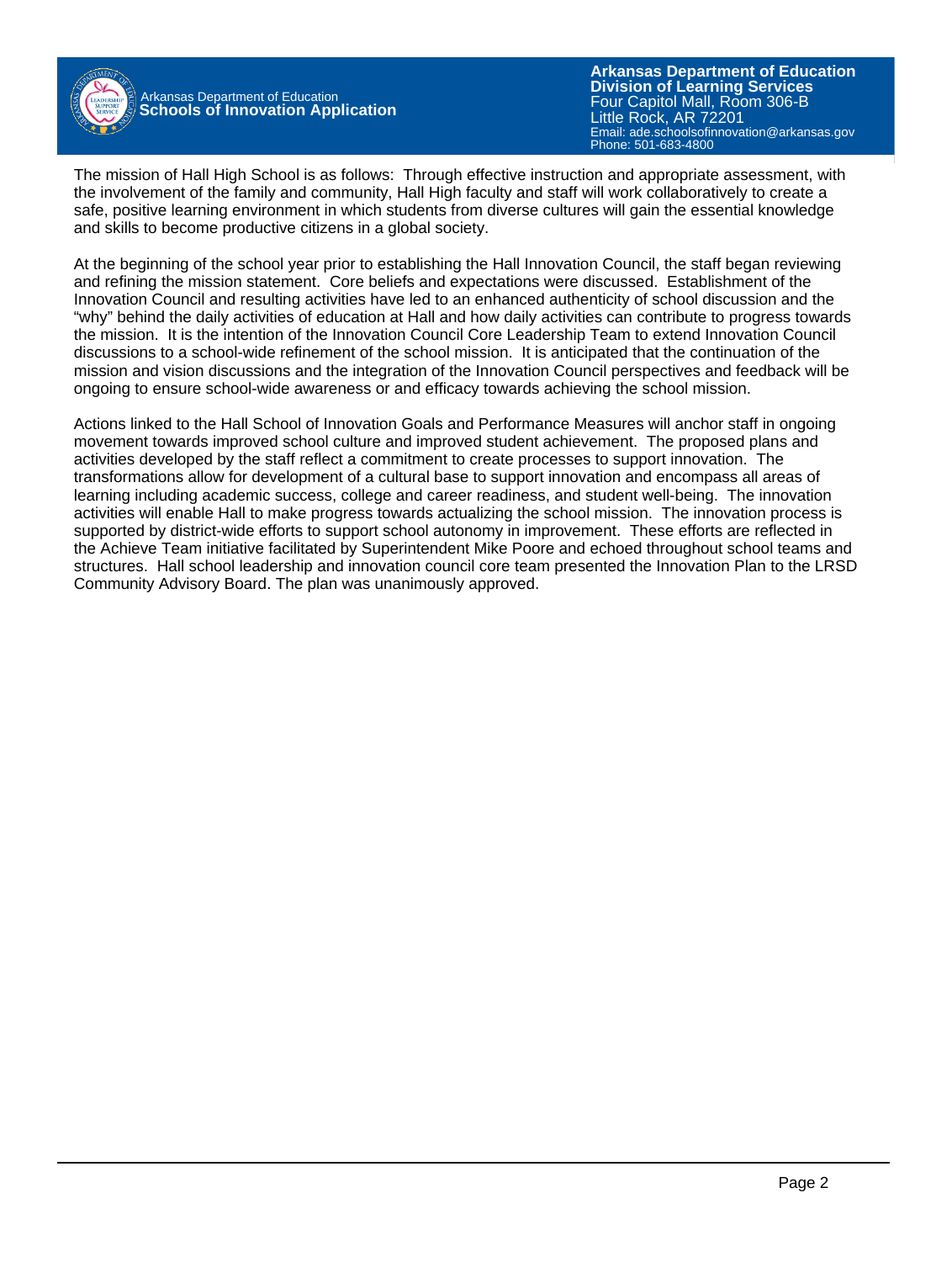

### **Rational and Innovation Goals**

#### Rationale for Innovation

The rationale motivating the establishment of Hall as a School of Innovation stems first and foremost from the recognition that student needs are not being met. The overarching student need encompasses academic and social aspects. Students at Hall deserve access to high quality academic and enrichment programs. The staff is energized by the opportunity to drive innovation for improved achievement and engagement across all levels of the school.

The Hall High student population consists of predominately low-income minority students. According to the October 1 Child Count, Hall served 1135 9th through 12th graders. The student demographics include 64% African American students, 28% Hispanic, 5% white, and 3% Asian and other ethnic backgrounds. Most (76.83%) of the students qualify for free or reduced price lunch. Approximately 29% of the students are classified as English as a Second Language (ESL); 14.7% of the total enrollment is classified as Special Education (SPED). In terms of academic achievement, Hall is currently classified as a priority school and the school is labelled "Distressed" because the percentage of students who are proficient or advanced in math and literacy combined over the last 3-years is below 50%. The percentage of students achieving in literacy and math is alarmingly low at Hall High School. Charts highlighting Hall Summative Exam scores for the past three years as provided by the ADE website are provided as additional documentation.

Incoming 9th grade students face substantial academic challenges as they enter Hall High from middle school with math and literacy skills that are below grade level. This makes high school academic success formidable. Course failures occur as a result. For example, 48% of course failures or "No Credit" grades at the end of the first semester of the 2016-17 school year were earned by Freshman. A chart providing the percentage of 9th and 10th grade students more than 3 years behind in math and literacy according to begin year assessments is provided as additional documentation.

Across all grade levels, entry into high school unprepared for rigorous course work results in high numbers of students in credit recovery (120). As of September 30, 2016, 45 out of 365 9th grade students were actually in their 2nd, 3rd, or 4th year of the 9th grade; 48 out of 227 10th graders and 27 out of 208 11th graders were behind by at least one grade level. A significant number of students enroll late each year. For example, during the 2016-17 school year 13.5% of students were classified as late enrollment (LRSD Data Dashboard). According to ADE's My School Info, the college-going rate for Hall High students is 32%. Graduation rates over recent years have ranged from 52% to 76% (School Report Card). A chart providing five-year trend data for graduate rates at Hall is provided as additional documentation.

These factors present challenges but also present an opportunity to meet pronounced student needs for an engaging high school environment where all students have access to effective learning activities and meaningful experiences. The presence of distinct student sub-populations with unique needs has prompted discussion of how innovative initiatives can meet the needs of all students. Staff "plus/delta" activities facilitated as part of the innovation process identified successful programs at Hall that can be expected to thrive and continue to succeed within the framework of innovation. The "delta" activities highlighted areas of need that were then tied to specific innovation components and strategies that will offer opportunities for development of solutions to school challenges. Acute emotional need and learning challenges stemming from high levels of poverty, situations of trauma in the home, and even homelessness can be addressed through provision of wrap-around services. Partnerships are currently in place to provide assistance with food and clothing for students and additional partnerships are being developed. The SPED and ELL Departments have identified key coursework experiences to support their students. Career-Readiness programs will assist in establishing post-secondary opportunities for students including homeless and ELL populations.

Regarding support from Hall staff, the official statistics show 78% voted for the SOI Plan. This would be 96 out of 123 eligible voters. Given that 105 eligible voters cast a vote, 96 out of 105 voters voted in support of Hall's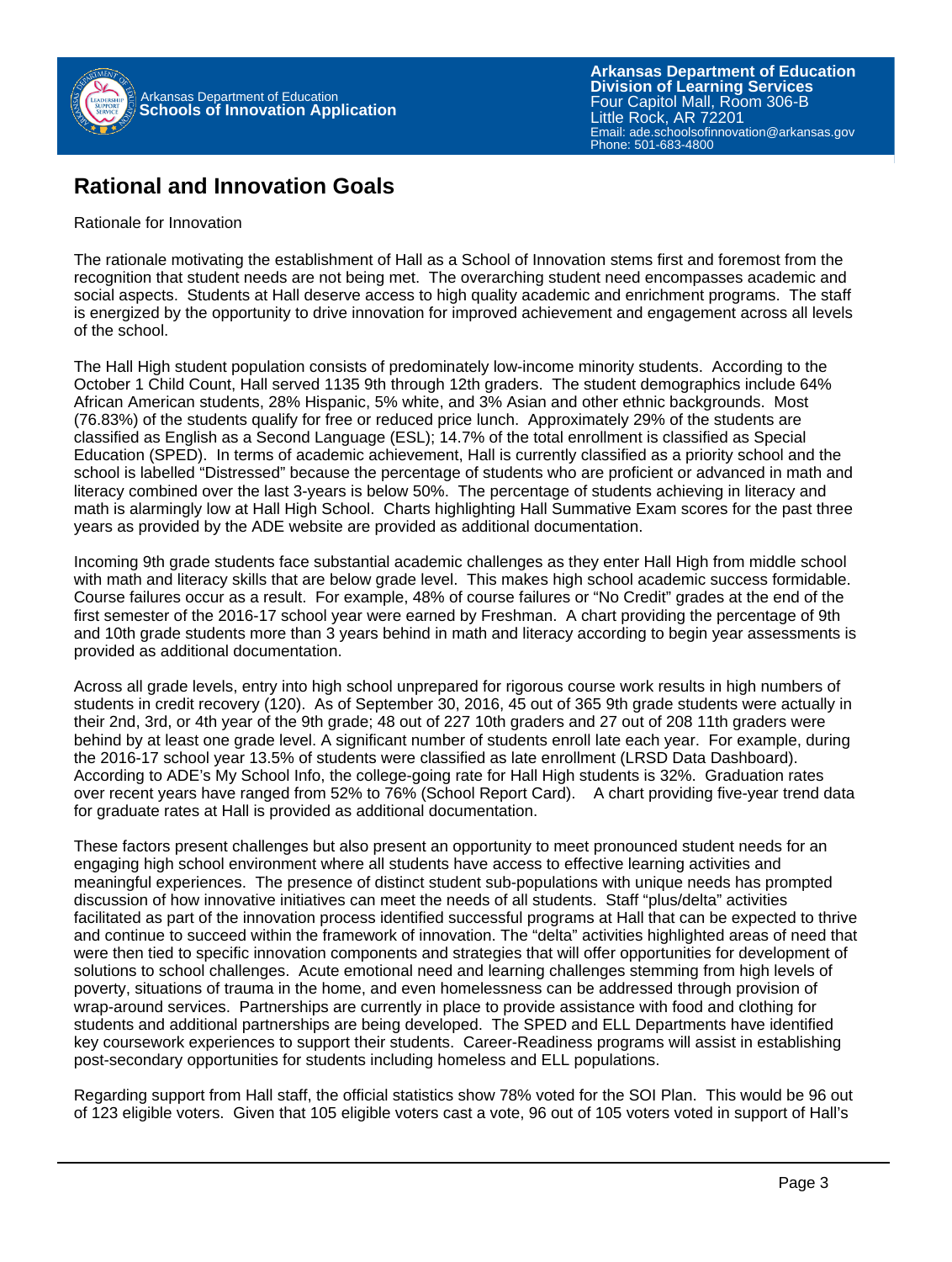

SOI application process. Further, this reflects that 91% of all voters opted to say "yes" to the SOI Plan. This represents positive cultural change for Hall staff. A survey in the fall of 2013 indicated that 77% of Hall's staff could not trust the people they worked with and had difficulty working with other staff members. The recent SOI election results reflect a transition in the school climate at Hall High School. Additionally, this further implies that Hall is ready for change. This change is absolutely necessary for the SOI Plan and Hall High's future success.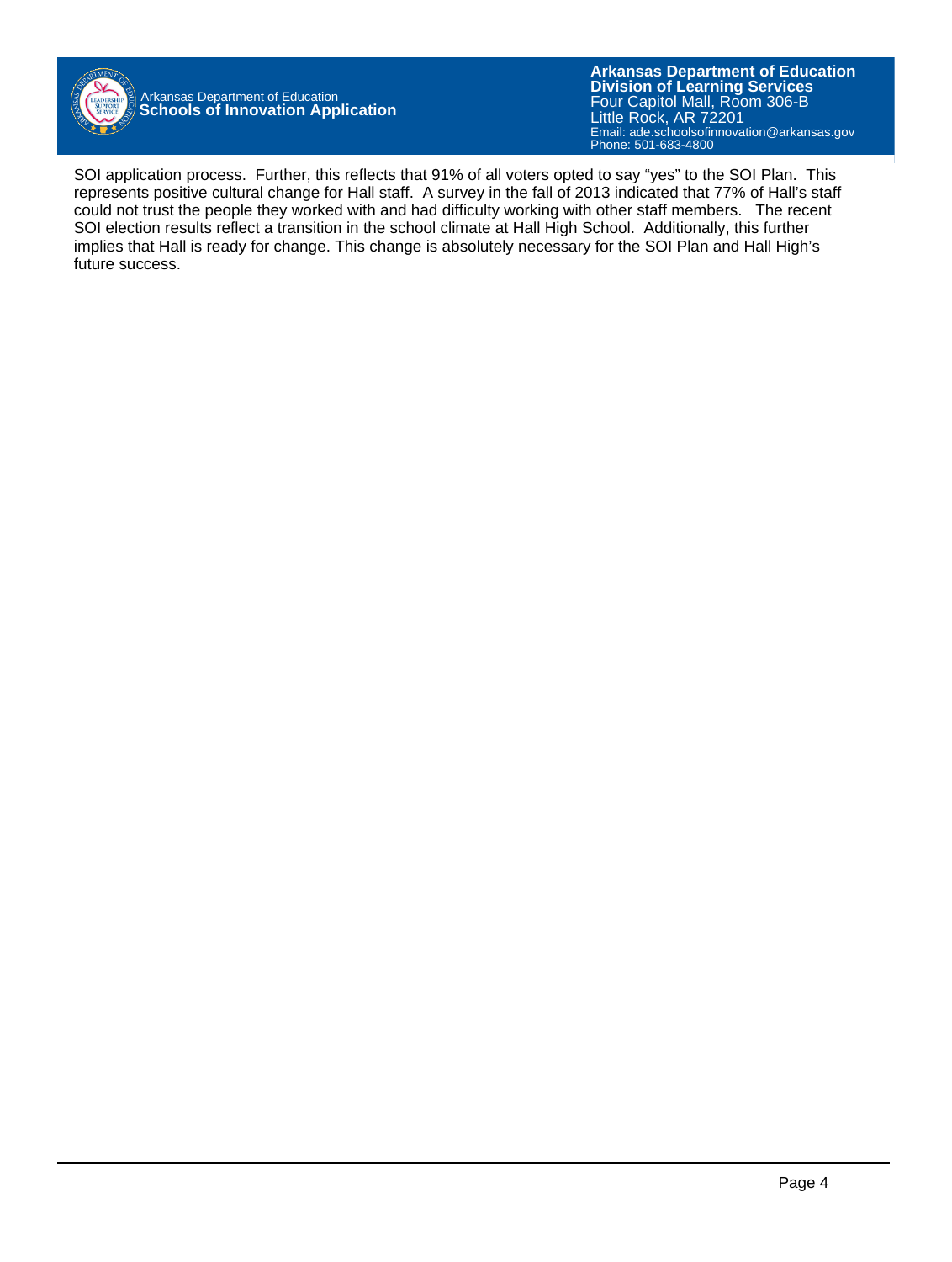

| Goal           | <b>Goal Description</b>                                                                                                                                                                                                                                                                                                                                                                       |  |
|----------------|-----------------------------------------------------------------------------------------------------------------------------------------------------------------------------------------------------------------------------------------------------------------------------------------------------------------------------------------------------------------------------------------------|--|
| 1              | To reduce the achievement<br>gap for Hall students through<br>the implementation of<br>intervention coursework,<br>personalized and blended<br>learning, and increased<br>curricular options. Please refer<br>to the goals chart provided as<br>additional documentation for<br>Performance Targets,<br>Expected Change, and<br>Instruments to Measure<br>Progress.                           |  |
| $\overline{2}$ | To improve school culture and<br>climate through authentic<br>student engagement, flexible<br>scheduling designed to meet<br>student needs, emphasis on<br>student feedback and ongoing<br>professional development.<br>Please refer to the goals chart<br>provided as additional<br>documentation for<br>Performance Targets,<br>Expected Change, and<br>Instruments to Measure<br>Progress. |  |
| 3              | To facilitate college and career<br>readiness for all students<br>through career preparation,<br>concurrent credit and<br>professional/industry<br>certification opportunities.<br>Please refer to the goals chart<br>provided as additional<br>documentation for<br>Performance Targets,<br>Expected Change, and<br>Instruments to Measure<br>Progress.                                      |  |
| 4              | To provide wrap around<br>services to meet the mental<br>and physical health needs of<br>students. Please refer to the<br>goals chart provided as<br>additional documentation for<br>Performance Targets,<br>Expected Change, and<br><b>Instruments to Measure</b><br>Progress.                                                                                                               |  |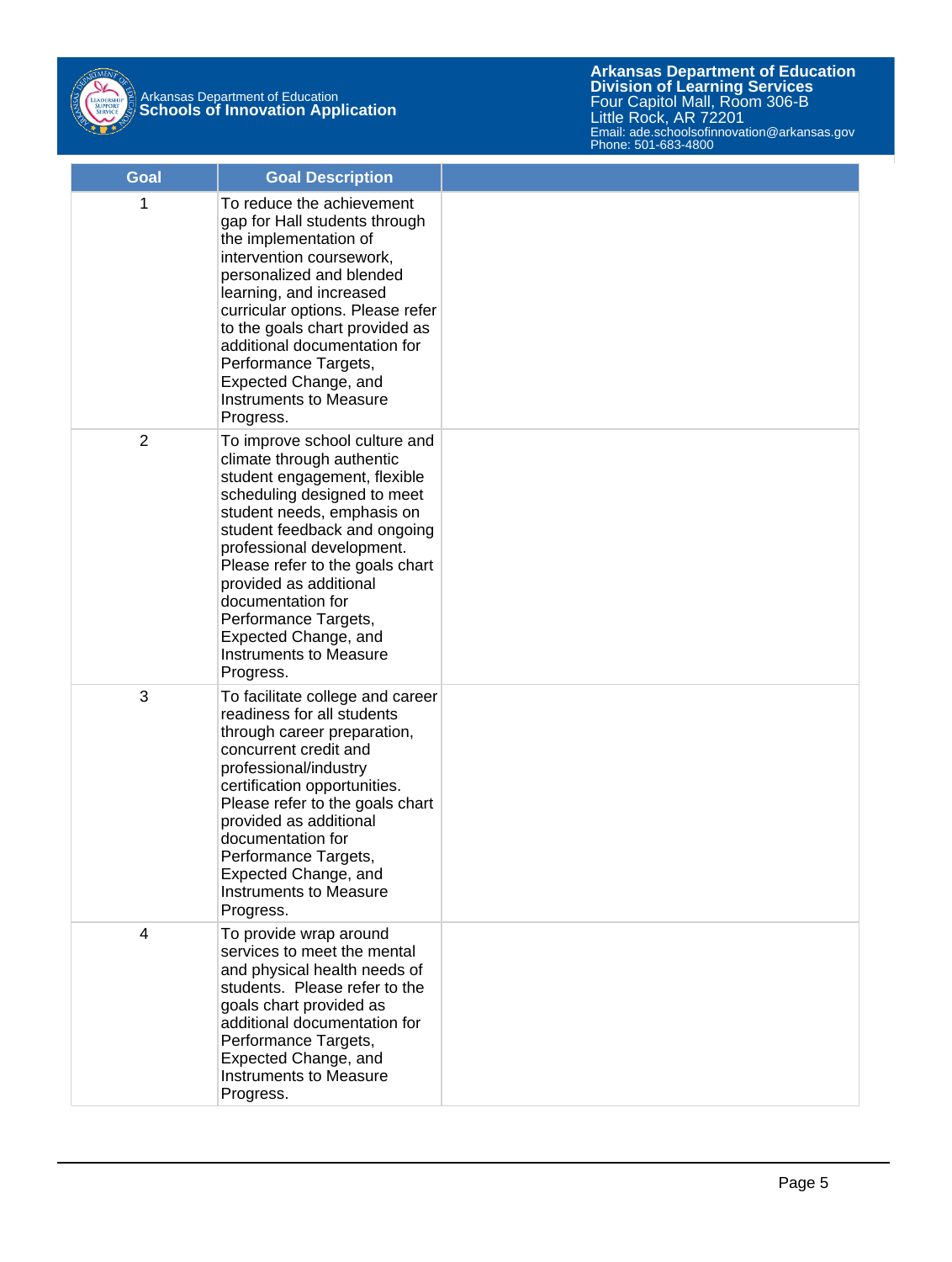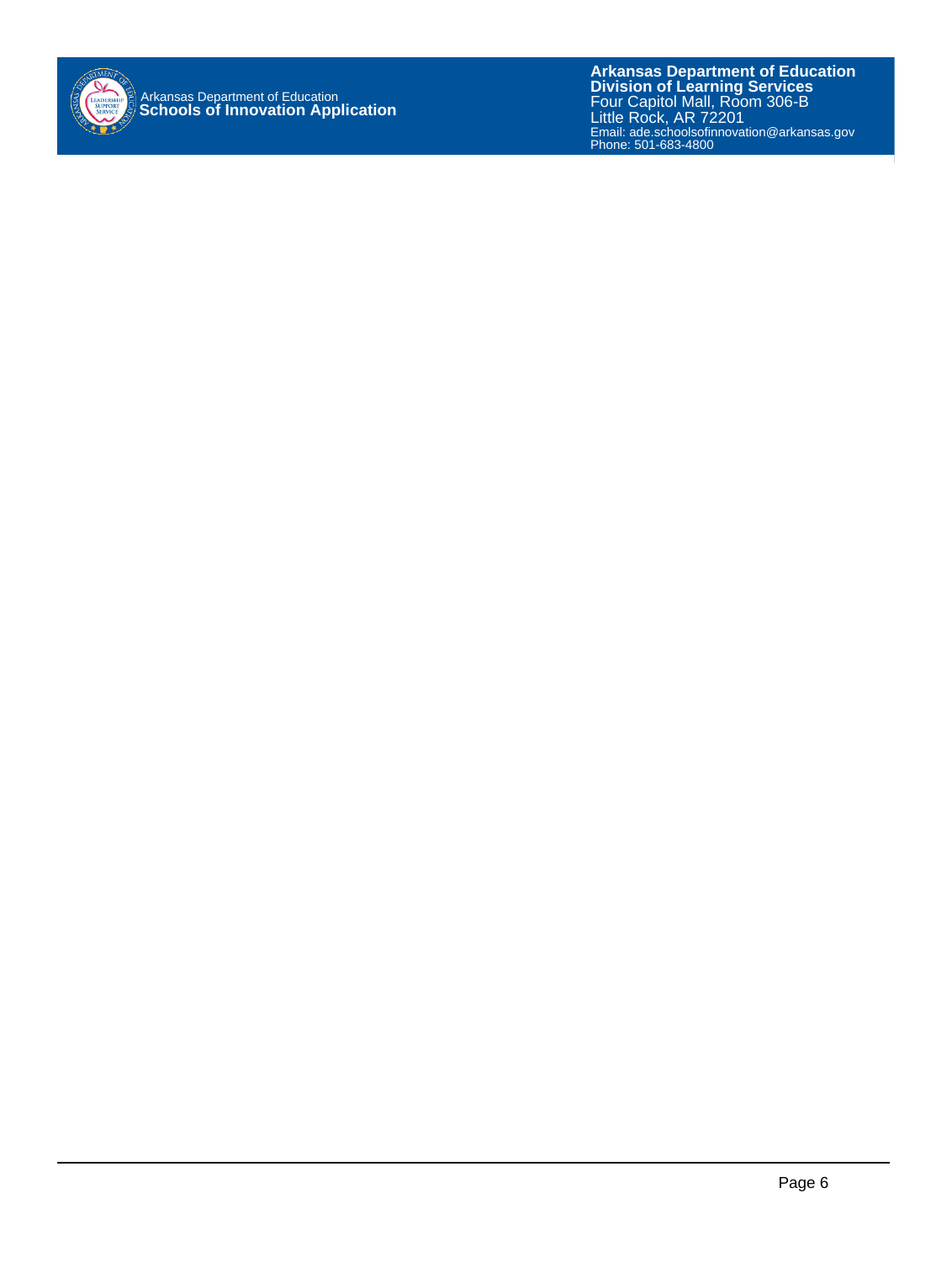

## **Innovation Plan**

| <b>Plan Date</b> | <b>Action</b>                                                                                                                                                                                                   | <b>Expected Outcome</b>                                                                                                                                                                                                                |  |  |
|------------------|-----------------------------------------------------------------------------------------------------------------------------------------------------------------------------------------------------------------|----------------------------------------------------------------------------------------------------------------------------------------------------------------------------------------------------------------------------------------|--|--|
| 08/14/2017       | Utilize flexible Assembly schedules to<br>provide a variety of enrichment and<br>academic experiences for students.                                                                                             | Develop student and faculty readiness for<br>flexible scheduling; Develop logistical base<br>for personalized learning<br>programs/development of personalized<br>learning plans and follow-up for all<br>students                     |  |  |
| 08/01/2018       | Expand flexible scheduling on C-days<br>to include Structured Independent<br>Learning Time for students,<br>expanded access to enrichment<br>activities                                                         | Student gain experiences to recognize self-<br>agency and identify school with engaging<br>options.                                                                                                                                    |  |  |
| 08/14/2017       | Ensure flexible assembly schedule<br>activities include enrichment and club<br>opportunities for students based on<br>student feedback and voice into the<br>design of the activities.                          | Develop student familiarity with choice<br>activities and integrated cross-curricular,<br>project-based learning                                                                                                                       |  |  |
| 08/01/2018       | include cross curricular project-based<br>learning                                                                                                                                                              | Expand student enrichment options to Student understanding of the applicability<br>of learning and ability to apply knowledge<br>increases.                                                                                            |  |  |
| 08/01/2018       | Implement Peer Mentoring and<br>Service Learning programs                                                                                                                                                       | Peer mentor activities develop student<br>mentors and establish multi-grade<br>partnerships for positive youth<br>development. Service Learning programs<br>provide real world educational and<br>networking experiences for students. |  |  |
| 08/14/2017       | Regularly scheduled student and staff<br>development and feedback events<br>will build ownership for school wide<br>innovation and positive learning<br>culture. Activities will extend<br>throughout the year. | Improved school-wide culture results in<br>attendance rate improvement. Discipline<br>referrals are decreased.                                                                                                                         |  |  |
| 08/14/2017       | Implement use of blended courses to<br>re-engage struggling students in core<br>English and math coursework.                                                                                                    | Establishing blended courses as local<br>electives will develop student proficiencies<br>in navigating blended coursework.                                                                                                             |  |  |
| 08/01/2018       | Ramp up blended learning programs<br>by expanding course offerings and<br>increasing the number of students<br>enrolled.                                                                                        | Students gain broad experiences in<br>managing technology-based learning.                                                                                                                                                              |  |  |
| 08/14/2017       | Implement required Career<br>Readiness semester-long course for<br>all 9th graders.                                                                                                                             | Participating students gain essential soft<br>skills and perspective regarding career<br>options and educational necessity.                                                                                                            |  |  |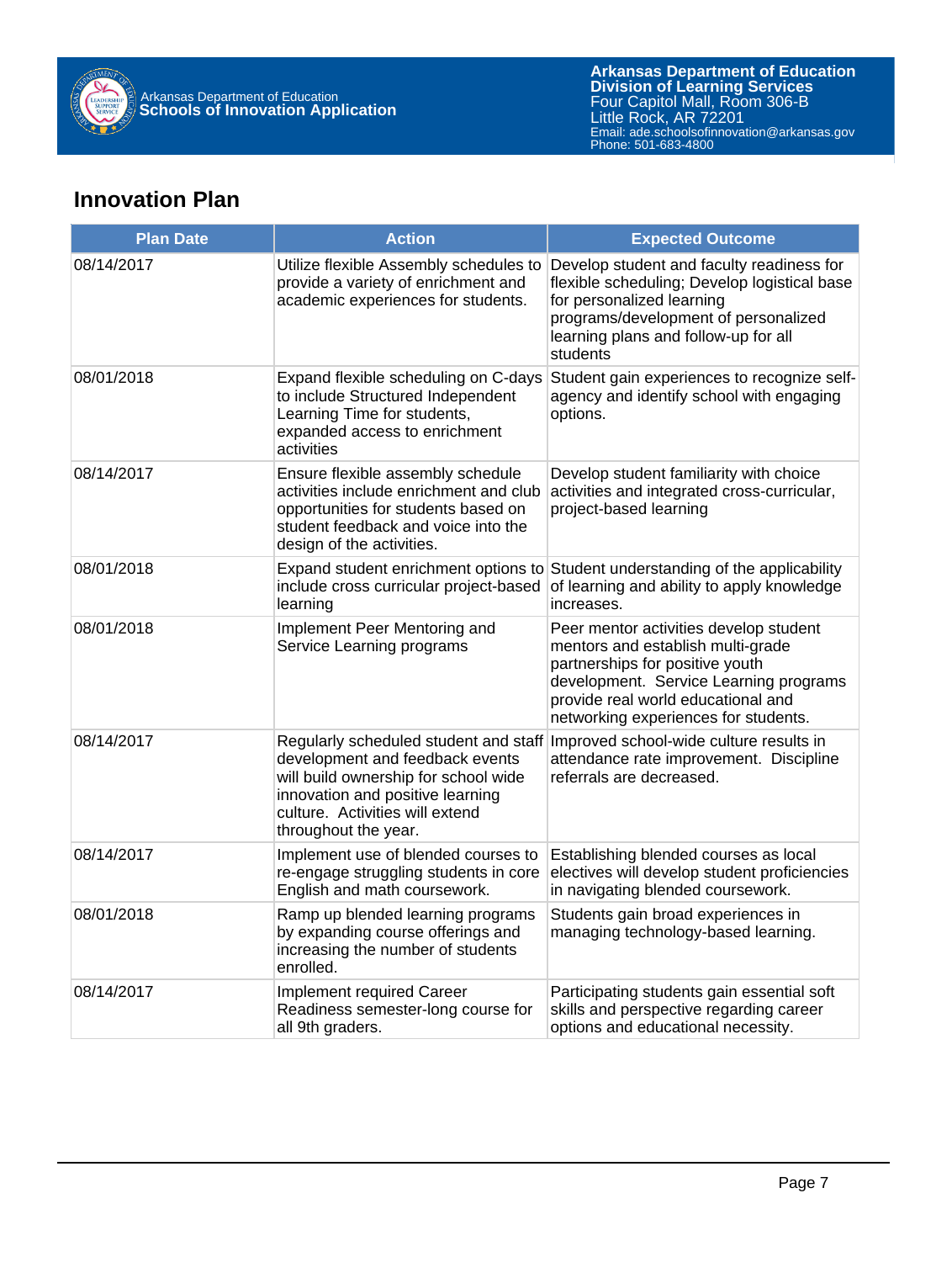

| <b>Plan Date</b> | <b>Action</b>                                                                                                                                                                                            | <b>Expected Outcome</b>                                                                                                                  |
|------------------|----------------------------------------------------------------------------------------------------------------------------------------------------------------------------------------------------------|------------------------------------------------------------------------------------------------------------------------------------------|
| 08/14/2017       | Offer opportunities for students to<br>gain college credit for English<br>Composition I and II, Music<br>Appreciation and Computer Concepts<br>as well as professional certifications<br>in CTE courses. | Logistical basis for concurrent credit<br>offerings becomes established.                                                                 |
| 08/01/2018       | Expand concurrent credit and<br>professional certification opportunities<br>and enrollment                                                                                                               | Students gain opportunities to graduate<br>with a value-added diploma thus improving<br>chances for postsecondary and career<br>success. |
| 08/14/2017       | Schedule incoming 9th graders into<br>English intervention course - Read<br>180 and Critical Reading; Math 180<br>courses will provide intensive math<br>intervention.                                   | 9th grade students entering behind grade<br>level gain opportunities and support<br>needed for academic success in literacy<br>and math. |
| 08/01/2018       | Expand intervention course offerings<br>to include Critical Writing for 10th<br>grade students                                                                                                           | 10th grade students gain academic<br>proficiency in literacy through development<br>of writing skills.                                   |
| 08/14/2017       | Pilot delivery of partner-directed wrap<br>around services while continuing to<br>engage in planning and development<br>of additional partnerships.                                                      | Hall connects students to services to<br>promote mental and physical health and<br>meet basic needs for well-being.                      |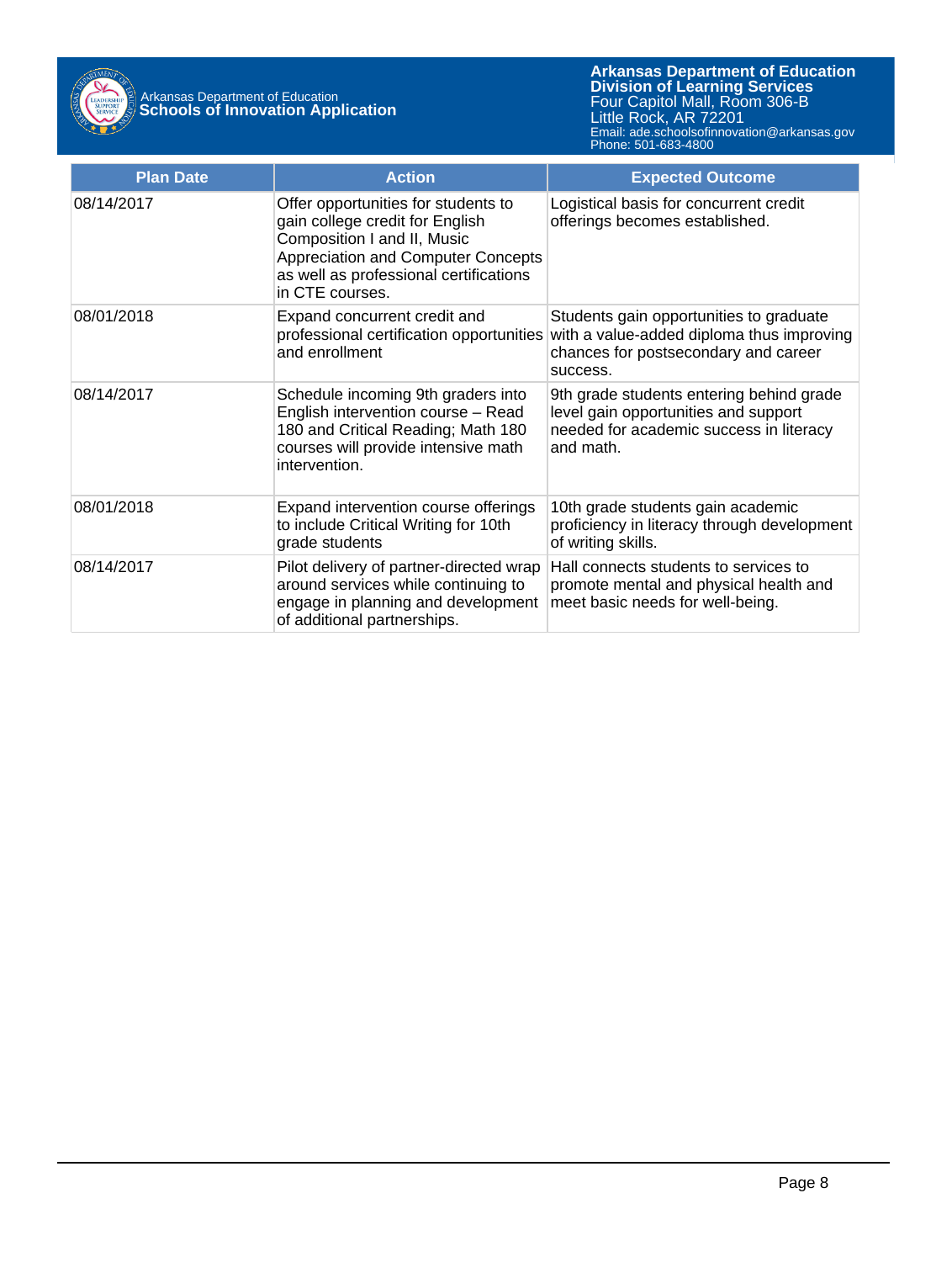

### **Requested Waivers**

| <b>Code section, Rule, or Local</b><br><b>Policy</b>                                        | <b>Goal</b>  | <b>Rationale</b>                                                                                                                                                                                                                                                                                                                                                                                                                                                                                                                                                                                                                                                                                       |
|---------------------------------------------------------------------------------------------|--------------|--------------------------------------------------------------------------------------------------------------------------------------------------------------------------------------------------------------------------------------------------------------------------------------------------------------------------------------------------------------------------------------------------------------------------------------------------------------------------------------------------------------------------------------------------------------------------------------------------------------------------------------------------------------------------------------------------------|
| Standards for Accreditation 14.03 -<br>120 Clock Hours for Standard Unit<br>of Credit       | $\mathbf 1$  | To enable the development of a flexible schedule which<br>will provide the basis for blended and personalized<br>learning experiences. A waiver from the aforementioned<br>standard is needed to ensure that students can obtain<br>credit when their class may be shortened periodically by<br>the intensive use of assembly schedules in year one. Use<br>of flexible scheduling will increase in subsequent years.<br>Although seat time will be modified slightly, students will<br>receive instruction to cover all course standards relating to<br>the course as evidenced by teacher lesson plans, course<br>grades, and summative exam scores.<br>This waiver corresponds to Goal 1, 2, and 3. |
| Standards of Accreditation 10.01.4<br>- Planned Instructional Time                          | $\mathbf{1}$ | To enable the development of a flexible schedule which<br>will provide the basis for blended and personalized<br>learning experiences. A waiver from the aforementioned<br>standard is needed to ensure that students can obtain<br>credit when their class may be shortened periodically by<br>the intensive use of assembly schedules in year one. Use<br>of flexible scheduling will increase in subsequent years.<br>Although seat time will be modified slightly, students will<br>receive instruction to cover all course standards relating to<br>the course as evidenced by teacher lesson plans, course<br>grades, and summative exam scores.<br>This waiver correlates to Goal 1, 2, and 3.  |
| AR Code Ann 6-18-211 - Planned<br>Instructional Time; AR Code Ann 6-<br>16-102 - School Day | $\mathbf{1}$ | To enable the development of a flexible schedule which<br>will provide the basis for blended and personalized<br>learning experiences. A waiver from the aforementioned<br>standard is needed to ensure that students can obtain<br>credit when their class may be shortened periodically by<br>the intensive use of assembly schedules in year one. Use<br>of flexible scheduling will increase in subsequent years.<br>Although seat time will be modified slightly, students will<br>receive instruction to cover all course standards relating to<br>the course as evidenced by teacher lesson plans, course<br>grades, and summative exam scores.<br>This waiver correlates to Goal 1, 2, and 3.  |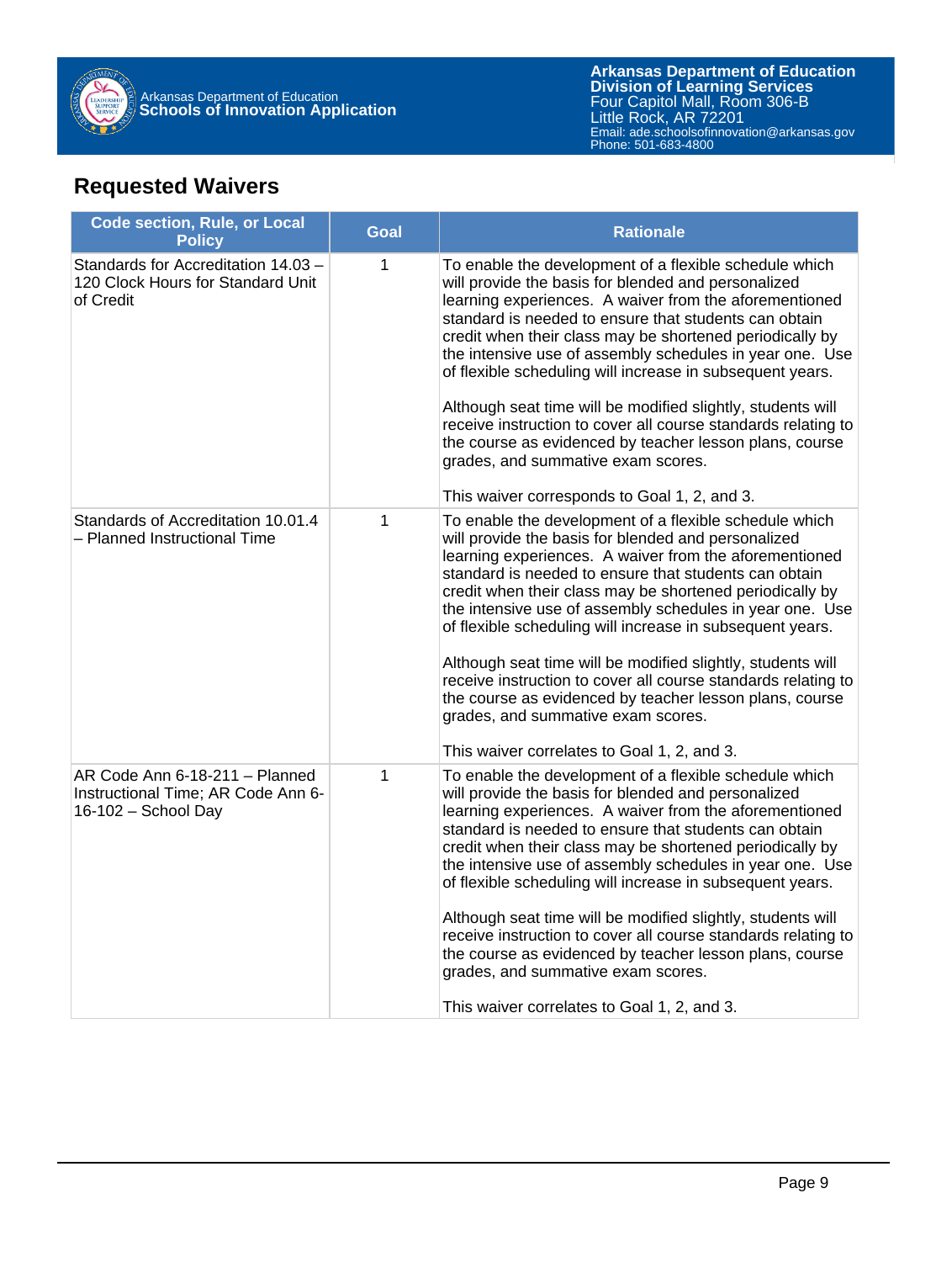

| <b>Code section, Rule, or Local</b><br><b>Policy</b>                                                                                                                 | Goal | <b>Rationale</b>                                                                                                                                                                                                                                                                                                                                                                                                                                                                                                                                                                                                                                                                                                                                                                                                                                                                                       |
|----------------------------------------------------------------------------------------------------------------------------------------------------------------------|------|--------------------------------------------------------------------------------------------------------------------------------------------------------------------------------------------------------------------------------------------------------------------------------------------------------------------------------------------------------------------------------------------------------------------------------------------------------------------------------------------------------------------------------------------------------------------------------------------------------------------------------------------------------------------------------------------------------------------------------------------------------------------------------------------------------------------------------------------------------------------------------------------------------|
| Arkansas Department of Education<br>Rules Governing the Arkansas<br><b>Mandatory Attendance</b><br>Requirements for Students in<br><b>Grades Nine Through Twelve</b> | 1    | To enable the development of a flexible schedule which<br>will provide the basis for blended and personalized<br>learning experiences. A waiver from the aforementioned<br>rules is needed to ensure that students can obtain credit<br>when their class may be shortened periodically by the<br>intensive use of assembly schedules in year one. Use of<br>flexible scheduling will increase in subsequent years.<br>Although seat time will be modified slightly, students will<br>receive instruction to cover all course standards relating to<br>the course as evidenced by teacher lesson plans, course<br>grades, and summative exam scores.<br>Exemption is needed to enable utilization of flexible<br>scheduling for enrichment activities, project based<br>learning, extended service learning and community based<br>learning experiences.<br>This waiver correlates to Goal 1, 2, and 3. |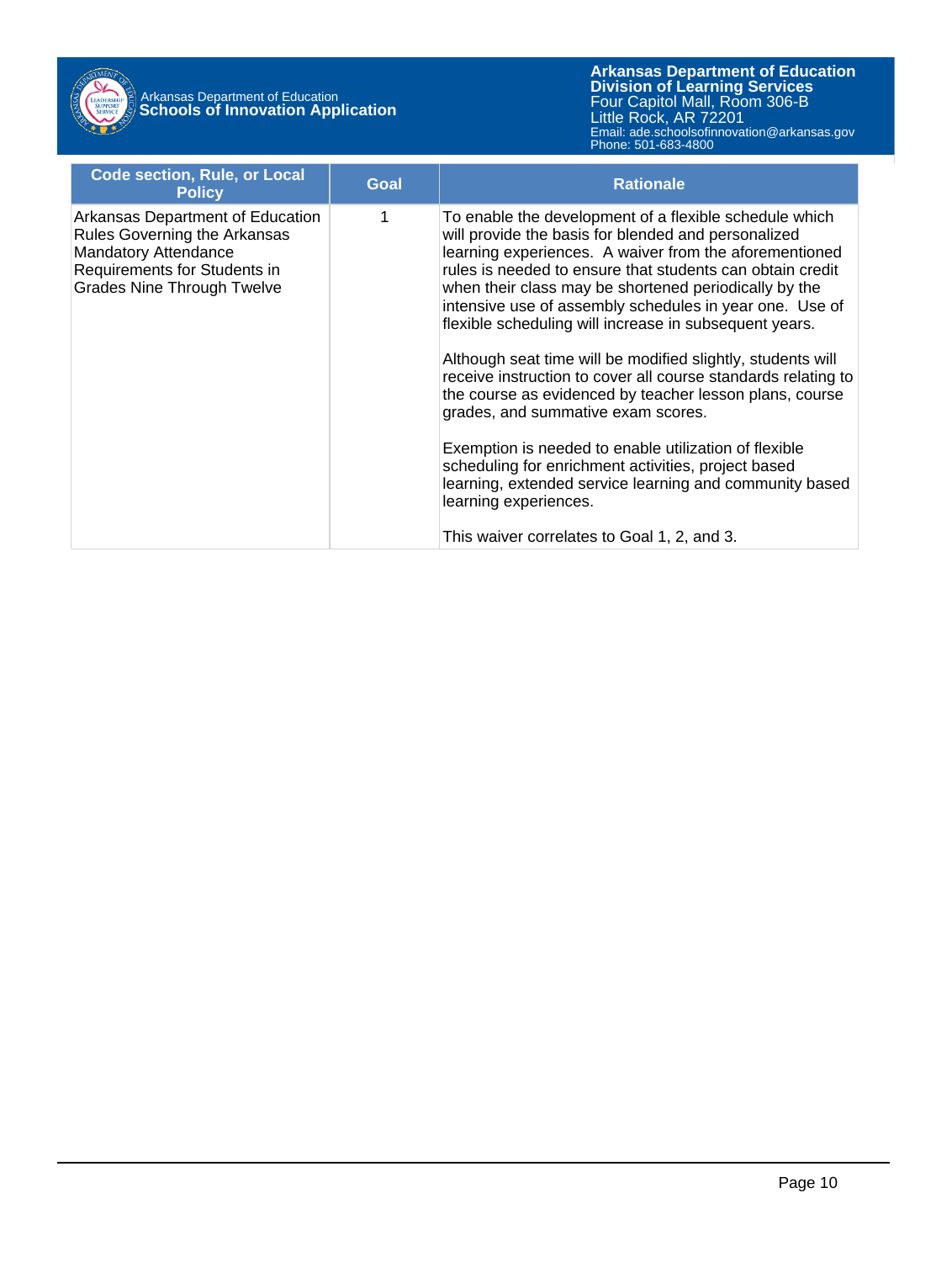

### **Council of Innovation**

| Minority at School         | 95.00%                                   |                 |                 |                     |
|----------------------------|------------------------------------------|-----------------|-----------------|---------------------|
| <b>Council Member Name</b> | <b>Representative Group</b>              | <b>Minority</b> | <b>Position</b> | <b>Date Elected</b> |
| Angela Jackson             | Math Facilitator                         | Y               | Core Leadership | 1/5/2017            |
| <b>Beatriz Varela</b>      | <b>ESL Coordinator</b>                   | Y               | Member          | 1/5/2017            |
| <b>Carol Overton</b>       | <b>Assistant Principal</b>               | Y               | Core Leadership | 1/5/2017            |
| Dannah Denise Loria        | <b>Student</b>                           | Y               | Member          | 1/5/2017            |
| <b>Derrick Rainey</b>      | <b>Community Member</b>                  | Y               | Member          | 1/5/2017            |
| Elizabeth McAlpine Haley   | <b>ESL English Teacher</b>               | $\mathsf{N}$    | Member          | 1/5/2017            |
| Jay Freeman                | Parent                                   | N               | Member          | 1/5/2017            |
| Jennifer Buckner           | <b>English Teacher</b>                   | Y               | Member          | 1/5/2017            |
| KayTavia Williams          | <b>Student</b>                           | Y               | Member          | 1/5/2017            |
| <b>Katy Elliott</b>        | <b>District Grants Dept</b>              | N               | Member          | 1/5/2017            |
| Larry Schleicher           | Principal                                | N               | Member          | 1/5/2017            |
| Leigh Walters              | <b>ESL Communications Teacher</b>        | N               | Core Leadership | 1/5/2017            |
| Linda Brown                | <b>Community Member/Alumni</b>           | $\mathsf{N}$    | Member          | 1/5/2017            |
| Linda Young                | District - Grants Dept                   | $\mathsf{N}$    | Member          | 1/5/2017            |
| Lisa Baker                 | <b>Assistant Principal</b>               | N               | Member          | 1/5/2017            |
| <b>Matthew Dean</b>        | Social Studies Teacher                   | N               | Member          | 1/5/2017            |
| Nicole Gray                | Career Coach/After School<br>Coordinator | Y               | Member          | 1/5/2017            |
| Roxie Browning             | School Improvement Specialist            | Y               | Core Leadership | 1/5/2017            |
| Shirley Furgeson           | Literacy Facilitator                     | Y               | Core Leadership | 1/5/2017            |
| Zach Nance                 | <b>Civics Teacher &amp; Athletics</b>    | $\mathsf{N}$    | Member          | 1/5/2017            |
| Kelly McCabe               | Social Science Teacher                   | N               | Member          | 1/5/2017            |
| <b>Boaz Cotton</b>         | Science Teacher                          | N               | Member          | 1/5/2017            |
| DeAndre Smith              | <b>Career Tech Teacher</b>               | Y               | Member          | 1/5/2017            |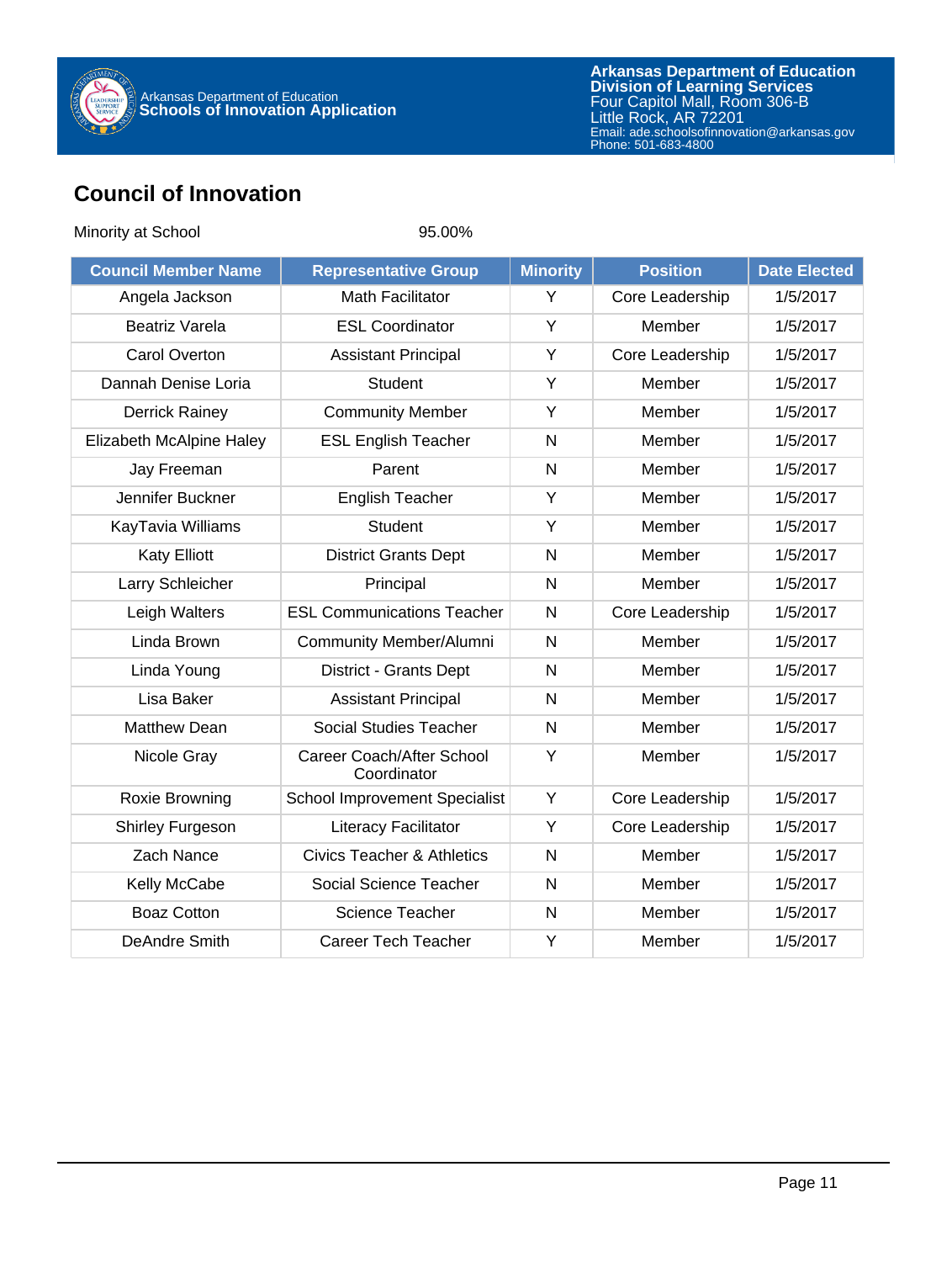

## **Shared Leadership**

| <b>Meeting</b><br><b>Date</b> | <b>Meeting</b><br><b>Purpose</b>                                                   | No. of<br><b>Teachers</b><br><b>Present</b> | No. of<br><b>School</b><br><b>Staff</b><br><b>Present</b> | No. of<br><b>Parents</b><br><b>Present</b> | No. of<br><b>Community</b><br><b>Members</b><br><b>Present</b> | No. of<br><b>Students</b><br><b>Present</b> | <b>Meeting</b><br><b>Outcome/</b><br><b>Planned Next</b><br><b>Steps</b> |
|-------------------------------|------------------------------------------------------------------------------------|---------------------------------------------|-----------------------------------------------------------|--------------------------------------------|----------------------------------------------------------------|---------------------------------------------|--------------------------------------------------------------------------|
| 11/10/201<br>6                | Intro to<br>Innovation                                                             | 6                                           | 6                                                         | 1                                          | 1                                                              | 3                                           | Continue<br>discussion                                                   |
| 11/17/201<br>6                | Discuss why,<br>Explore<br>example sites                                           | 5                                           | $\overline{7}$                                            | $\mathbf 0$                                | $\mathbf 0$                                                    | 4                                           | Explore info<br>provided,<br>Continue<br>discussion                      |
| 12/1/2017                     | <b>Explore AR</b><br>Schools of<br>Innovation,<br><b>Timeline</b>                  | 5                                           | 6                                                         | $\mathbf 0$                                | $\overline{2}$                                                 | 3                                           | Continue AR<br>School of<br>Innovation<br>Application<br>Review          |
| 12/6/2017                     | Updates,<br>discussion,<br>questions                                               | $\overline{\mathbf{4}}$                     | 6                                                         | $\mathbf 0$                                | 1                                                              | $\mathbf{1}$                                | Continue<br>discussion                                                   |
| 12/13/201<br>6                | Updates,<br><b>Discuss</b><br>innovation for<br>Credit<br>Recovery                 | $\overline{7}$                              | 8                                                         | $\boldsymbol{0}$                           | 9                                                              | $\mathbf 0$                                 | Plan site visit                                                          |
| 1/5/2017                      | Council vote,<br>updates,<br>discuss norms<br>and role of<br>data in<br>innovation | 6                                           | 6                                                         | $\mathbf 0$                                | 1                                                              | $\overline{2}$                              | Continue to<br>explore<br>options,<br>planning                           |
| 1/12/2017                     | Site visit de-<br>brief, Plus-<br>Delta, Student<br>Feedback                       | $\overline{7}$                              | 6                                                         | $\mathbf 0$                                | $\mathbf 0$                                                    | 1                                           | Continue<br>discussion,<br>planning                                      |
| 1/19/2017                     | Updates,<br>Subcommittee<br>charges                                                | 9                                           | 3                                                         | $\mathbf 0$                                | 1                                                              | $\overline{2}$                              | Subcommittee<br>work                                                     |
|                               | 1/26/2017 Updates/Subc<br>ommittee<br>reports                                      | 8                                           | 3                                                         | $\mathsf 0$                                | $\overline{c}$                                                 | $\pmb{0}$                                   | Subcommittee<br>work and core<br>leadership<br>planning                  |
| 2/1/2017                      | Core team<br>meeting -<br>Planning                                                 | 1                                           | $\,6$                                                     | $\pmb{0}$                                  | $\pmb{0}$                                                      | $\mathbf 0$                                 | Conitnue<br>planning                                                     |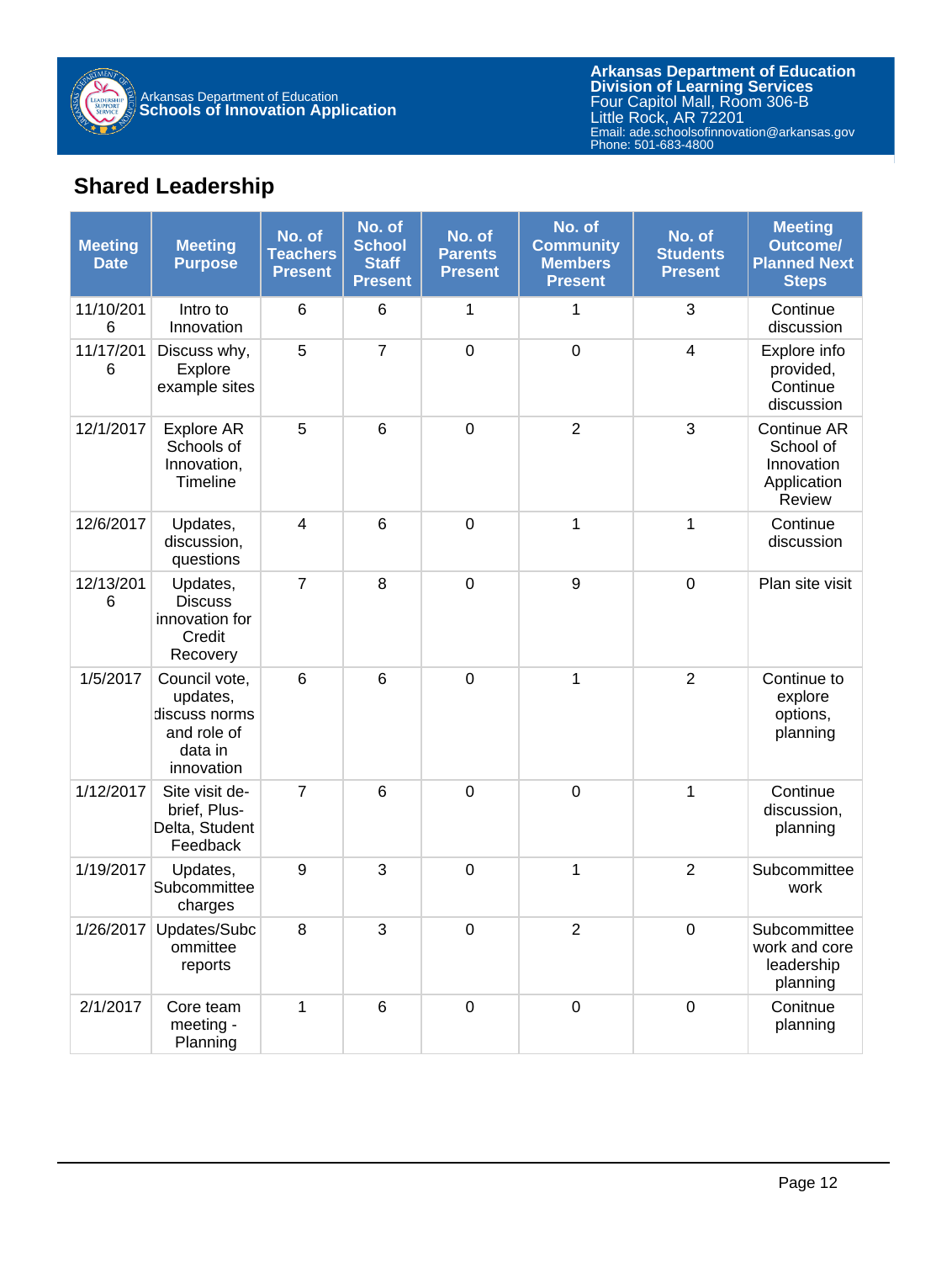

| <b>Meeting</b><br><b>Date</b> | <b>Meeting</b><br><b>Purpose</b>                 | No. of<br>Teachers<br><b>Present</b> | No. of<br><b>School</b><br><b>Staff</b><br><b>Present</b> | No. of<br><b>Parents</b><br><b>Present</b> | No. of<br><b>Community</b><br><b>Members</b><br><b>Present</b> | No. of<br><b>Students</b><br><b>Present</b> | <b>Meeting</b><br><b>Outcome/</b><br><b>Planned Next</b><br><b>Steps</b> |
|-------------------------------|--------------------------------------------------|--------------------------------------|-----------------------------------------------------------|--------------------------------------------|----------------------------------------------------------------|---------------------------------------------|--------------------------------------------------------------------------|
| 2/2/2017                      | Updates,<br>Subcommittee<br>reports,<br>planning | 8                                    | 4                                                         | $\Omega$                                   | 1                                                              | 2                                           | Continue<br>planning                                                     |
| 2/9/2017                      | Subcommittee<br>reports, PD<br>planning          | 6                                    | 4                                                         | $\Omega$                                   | $\Omega$                                                       | $\Omega$                                    | Prepare for<br>school-wide<br>staff PD                                   |
| 2/16/2017                     | Updates, Final<br>Prep for PD                    | 10                                   | 4                                                         | $\Omega$                                   | $\Omega$                                                       | $\Omega$                                    | Continue<br>planning                                                     |
| 3/2/2017                      | PD de-brief,<br><b>Updates</b>                   | 5                                    | 5                                                         | $\Omega$                                   | 1                                                              | 2                                           | Continue<br>planning,<br>Prepare<br>application for<br>OIE review        |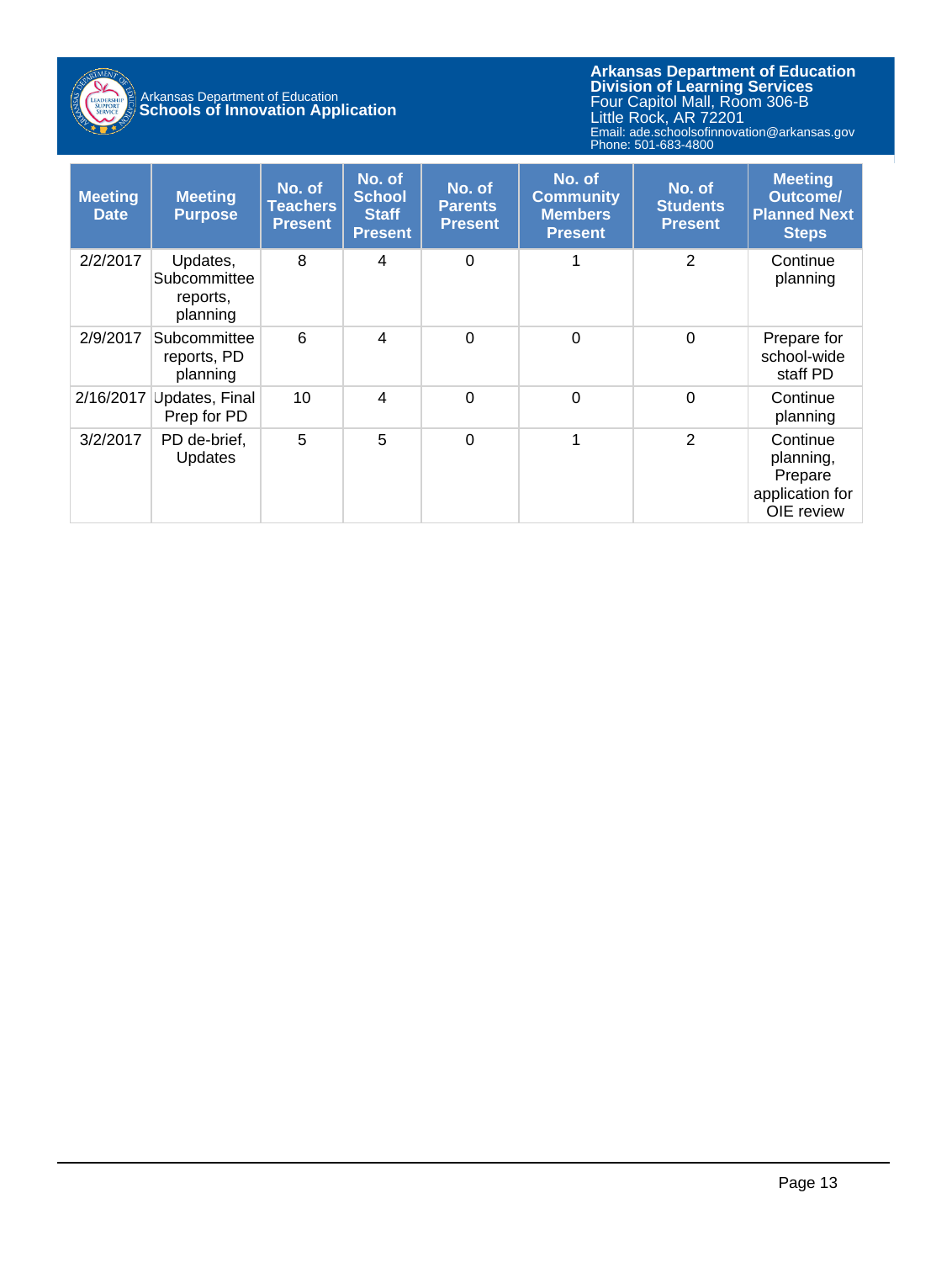

#### **Election Results**

| Number of certified and classified on staff:                            | 123. |
|-------------------------------------------------------------------------|------|
| Number of staff who voted:                                              | 105  |
| Number of staff who voted for proposed Plan:                            | 96   |
| Number of staff who voted against the proposed plan:                    | 9    |
| Percentage of staff voting in favor of the proposed Plan of Innovation: | 78.  |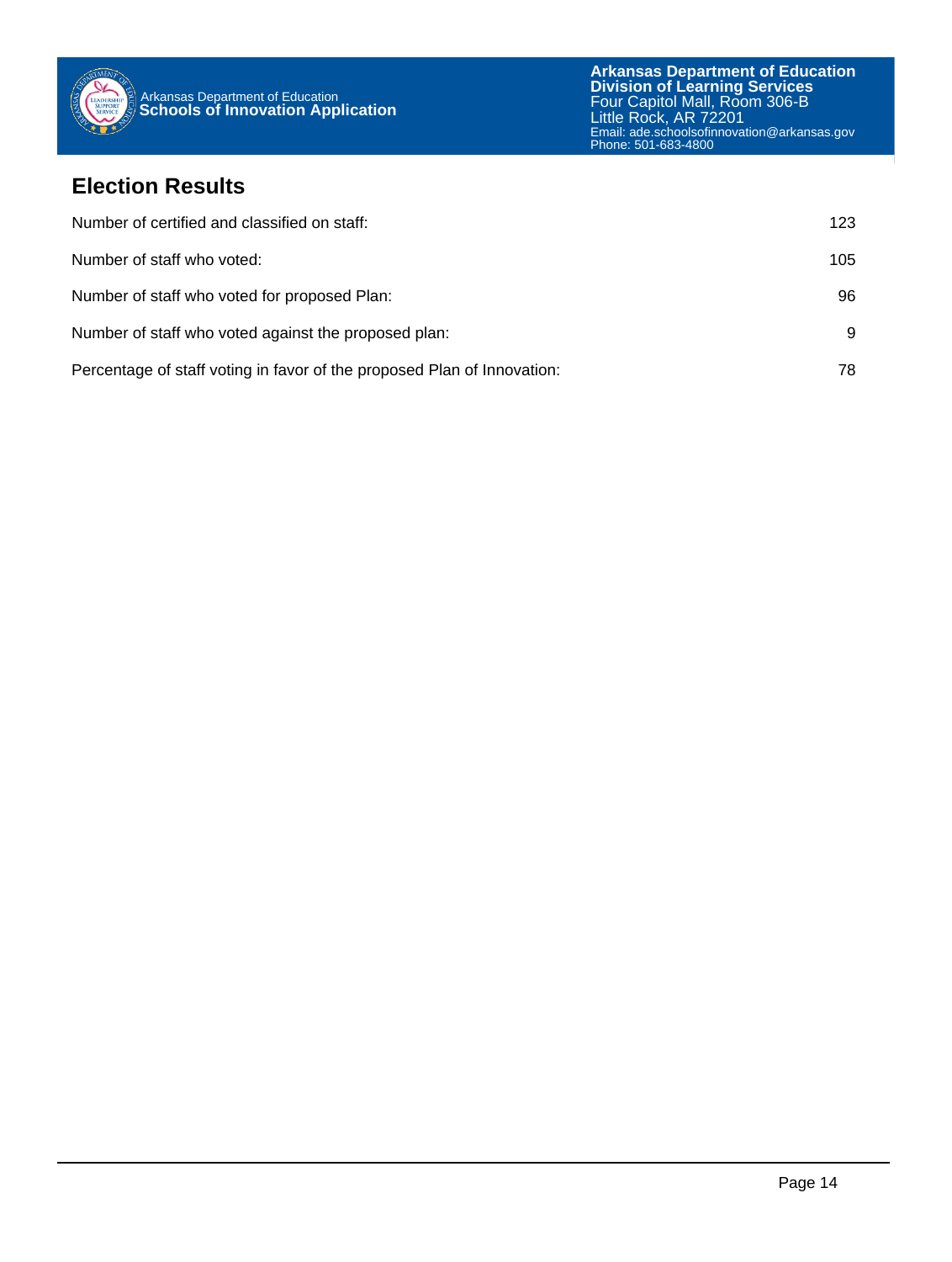

### **Professional Development Scope**

#### Professional Development Plan Part 1

| <b>Date</b> | <b>Audience</b>                                                                                                                                                                                               | <b>Purpose of the Session</b>                                                                                                              |
|-------------|---------------------------------------------------------------------------------------------------------------------------------------------------------------------------------------------------------------|--------------------------------------------------------------------------------------------------------------------------------------------|
| 9/26/2016   | Hall Principal, Freshman Academy<br>Lead Teacher, School Improvement<br>Specialist, Associate Superintendent<br>for High Schools, and LRSD Grants<br>and Program Dev Director and<br><b>Grants Specialist</b> | Innovation Summit - To become<br>acquainted with Innovation in Education                                                                   |
| 10/19/2016  | <b>Hall Council of Innovation Core</b><br>Leadership and LRSD Grants and<br>Program Dev Dept Representative                                                                                                   | OIE Regional Summit - To explore School<br>of Innovation examples and application<br>framework                                             |
| 12/9/2016   | Hall Council of Innovation Core<br>Leadership Team (expanded core<br>leaders from 3 to 5)                                                                                                                     | OIE Facilitators Training - To expand Hall<br>Council of Innovation Leadership Team<br>and develop leader facilitation skills              |
| 1/9/2017    | Hall Council of Innovation Core<br>Leadership                                                                                                                                                                 | To visit Innovations Early College High<br>School in Salt Lake City, Utah to gain<br>insights into innovation in action                    |
| 1/25/2017   | Hall Council of Innovation Core<br>Leadership                                                                                                                                                                 | To gain technical assistance from the OIE                                                                                                  |
| 2/13/2017   | Hall Council of Innovation Core<br>Leadership and LRSD Grants and<br>Program Dev Department                                                                                                                   | OIE Visit; Planning Session - To gain<br>technical assistance from the OIE for<br>development of a school-wide professional<br>development |
| 2/17/2017   | School-wide staff                                                                                                                                                                                             | To provide an update on Council of<br>Innovation meeting discussions and<br>provide clarity of innovation plans for Hall                   |
| 2/22/2017   | Hall Council of Innovation Core<br>Leadership and LRSD Grants and<br>Program Dev Department                                                                                                                   | Professional Development debriefing and<br>follow-up                                                                                       |
| 2/28/2017   | <b>Hall Council of Innovation Core</b><br>Leadership, Council Members, and<br><b>LRSD Grants and Program Dev</b><br>Department                                                                                | OIE & ADE Training - To gain insights into<br>the Innovation Application and discuss<br>components                                         |
| 3/2/2017    | <b>Council Core Team and Classified</b><br><b>Staff</b>                                                                                                                                                       | Classified Staff Training - To update<br>classified staff and offer an opportunity for<br>questions about the Innovation Plan              |

Professional Development Plan Part 2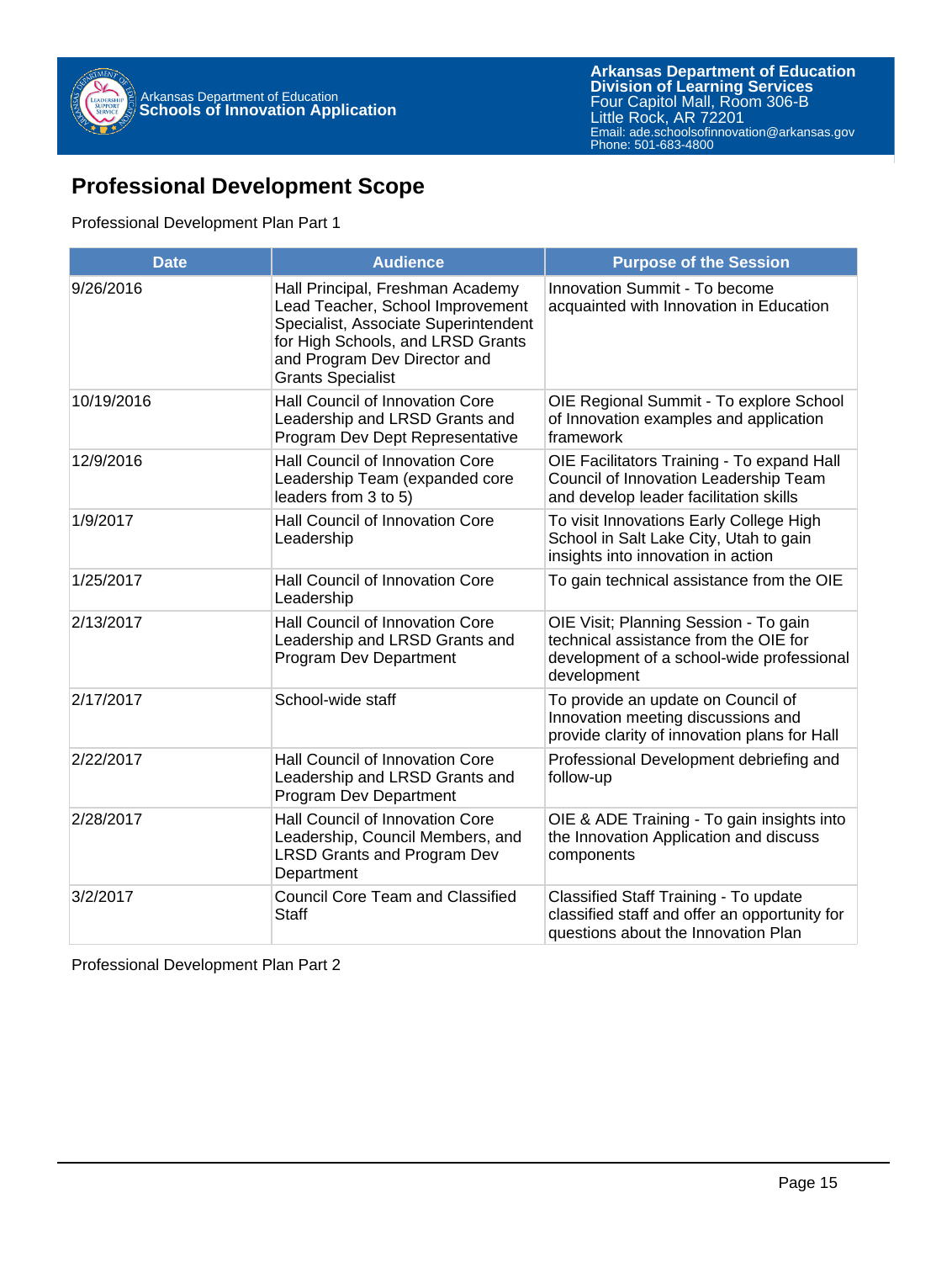

| <b>Date</b> | <b>Audience</b>                                                | <b>Purpose of the Session</b>                                                                                                                                                                                                        |
|-------------|----------------------------------------------------------------|--------------------------------------------------------------------------------------------------------------------------------------------------------------------------------------------------------------------------------------|
| 4/27/2017   | <b>Innovation Council Core Leadership</b>                      | School of Innovation Site Visit to Kent<br>Independent School District in Grand<br>Rapids                                                                                                                                            |
| 7/1/2017    | All staff - Emphasis on Core<br><b>Teachers</b>                | Spring - Summer 2017 - Teaching in the<br><b>Block/Effective Strategies</b>                                                                                                                                                          |
| 3/1/2017    | <b>Innovation Council and School Staff</b>                     | Ongoing Spring 2017, Summer, Fall and<br>Spring 2017-2018 - Ongoing ownership,<br>development, and feedback for innovation<br>activities (in staff meetings and Innovation<br>Council meetings as well as structured PD<br>sessions) |
| 8/1/2017    | Innovation Council Core Leadership<br>and OIE Staff            | 2017-18 School Year - Ongoing Technical<br>Assistance                                                                                                                                                                                |
| 7/1/2017    | Assembly Day Planning and<br>Curriculum Developers & All Staff | Curriculum Development and 1st 9 weeks<br>Training                                                                                                                                                                                   |
| 10/1/2017   | All Staff                                                      | Fall and Spring 2017-18 - Assembly Day<br>Trainings - 2nd, 3rd, and 4th 9 weeks                                                                                                                                                      |
| 8/14/2017   | All staff                                                      | 2017-18 School year - lippin Group<br>Student/Staff Relationship - School<br><b>Culture PD</b>                                                                                                                                       |
| 7/1/2017    | 9th Grade Academy staff                                        | Summer 2017 - 9th Grade Academy<br><b>Strategies and Design</b>                                                                                                                                                                      |
| 8/1/2017    | Intervention class instructional staff                         | Intervention (Read and Math 180 and<br>Critical Reading) Course PD                                                                                                                                                                   |
| 7/1/2017    | 9th Grade Academy key faculty                                  | Attend Focus on the Freshman Summer<br>Conference                                                                                                                                                                                    |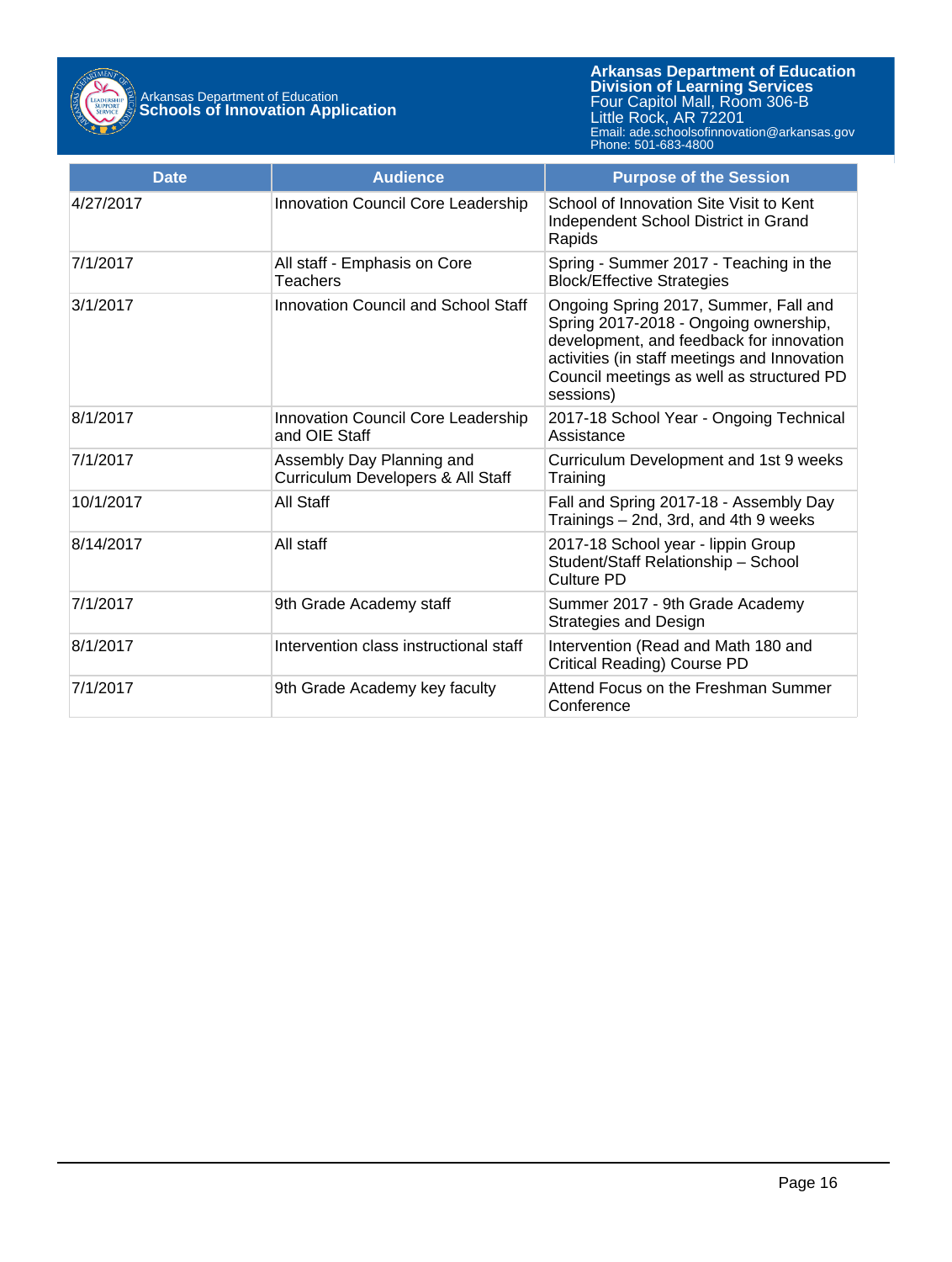#### **HALL HIGH SCHOOL SCHOOL OF INNOVATION PLAN**

The Hall High Innovation Plan pairs big picture thinking and broad school-wide goals with an incremental approach to implementation and ongoing intensive focus on developing a school-wide culture of innovation. Six cornerstones of innovation will be developed at the school: Personalized Learning, Student Enrichment, Blended Learning, College and Career-Readiness, Intervention Coursework Opportunities, and Wrap-Around Services. The goal of incremental implementation is to introduce the innovation activities in a way to build a culture of acceptance, engage in ongoing improvement and refinement and develop ownership of the components. All grades will be involved in the school of innovation activities. Due to prior professional development efforts and groundwork laid during revitalization of the ninth grade academy, much of the initial implementation will occur at the ninth grade level. Given the breadth of the plan, the primary year-one focus is on developing ownership of the innovation plan components by schoolwide staff, students, and community partners. Key activities for year-one include ongoing professional development and innovation planning, development of capacity for flexible scheduling. Additionally, all ninth grade students will experience implementation of intervention coursework for literacy and provision of career readiness classes. Concurrent credit and college and career readiness activities will be implemented for juniors and seniors. While these are examples of activities to be implemented in the first year, the school-wide inclusion of targeted professional development and deliberate activities to develop the culture of innovation at Hall will serve as the non-negotiable activity to ensure that the school is able to ramp up innovation activities (flexible scheduling, enrollment in concurrent credit, provision of effective blended learning, etc.) in subsequent years. The incremental approach ensures quick-wins throughout the first year that can be leveraged to scale-up efforts.

The plan has been developed by the Hall Innovation Council with the assistance of a core leadership team made up of school-based staff. The team has facilitated Council meetings on a weekly to twice monthly basis. Council sub-committees have engaged in exploration and planning around innovation plan components. Efforts to involve the school staff in exploring educational innovation and schoolspecific strengths and weaknesses have occurred in school-wide professional development sessions.

*Personalized Learning:* In order to create the logistical base for flexible scheduling and personalized learning beginning in the 2017-18 school year the Hall High School schedule will include regular use of assembly schedules to provide career focused activities and events, enrichment activities, project-based learning, and cross-curricular experiences for all students. The use of a flexible assembly schedule will allow integration of the structured activities into the existing student and teacher schedules. Flexible schedule to develop skills in the realm of citizenship and work habits that are transferrable to being successful members of society. The focus on  $21<sup>st</sup>$  Century skills will include meeting assignment expectations, using time effectively, showing consistent effort in class, demonstrating a positive attitude and ability to work toward a goal, attending school regularly, accepting responsibility for personal performance and respecting cultural and social differences. Throughout these activities, wherever possible teachers will implement and utilize AVID and other research-based best practices.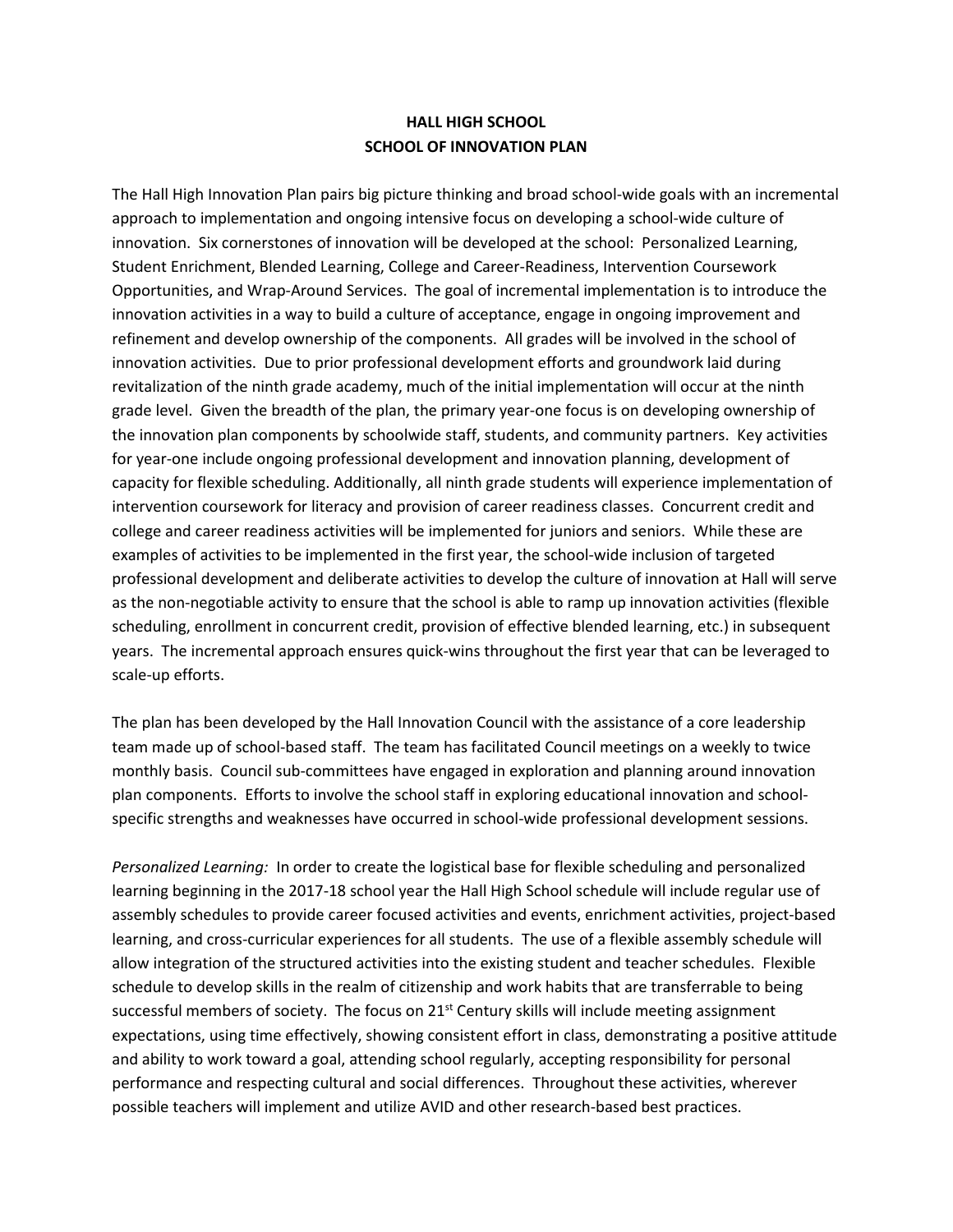Establishment of this component of the School of Innovation responds to feedback from teacher survey responses indicating that time is needed to work with students outside of the planned classroom period. Assembly Day activities will be planned in the summer prior to the start of school and then refined through ongoing input and feedback from students and staff. During the summer Hall will expand relationships with individuals, organizations, and businesses to support and supplement educational programs and career exploration opportunities for students. These arrangements might include jobshadowing, apprenticeships, guest speakers, internships and more. This effort will be assisted by the Hall High Alumni group, Tribe. Representatives from the Tribe have provided ongoing support throughout the innovation planning process.

It is the intent of the Hall school of innovation to establish a daily homeroom in year two. In order to ensure staff capacity for productive use of homeroom time, intensive planning and piloting will be implemented in the 2017-18 year. The goal is to begin implementation of the homeroom period during the 2018-19 school year. Year one scheduling changes will develop faculty readiness and create a logistical base for development of personalized learning programs at Hall. The Little Rock School District is implementing a block schedule at all high schools. At Hall an A/B/C block schedule will be utilized. The creation of the C-day offers an opportunity to develop innovative flexible scheduling for Year 2 of the Hall Innovation Plan. This component of the Hall Innovation Plan will be ramped up in the 2018-19 school year and further developed each year. It is the intention of the Hall Innovation Council to develop faculty ownership for Independent and Structured Learning Time as part of student personalized learning.

*Student Enrichment:* In the 2017-18 school year flexible use of the assembly schedule will provide students with enrichment and club experiences. The students and faculty will be surveyed to develop a slate of activity options. The activity period will allow students to gain familiarity and experience with selection of choice and pro-active time management. The activity period will also give teachers the opportunity to develop cross-curricular project based learning opportunities for students. The  $9<sup>th</sup>$  grade academy is implementing an interdisciplinary unit for all freshman students during the 2017-18 school year. Cross-curricular coursework planning for upper grades will occur throughout the 2017-18 school year for roll-out at the onset of the 2018-19 year. Formalized Service Learning activities will be planned during the 2017-18 school year and implemented during the 2018-19 year.

*Developing the Innovation Culture:* During the 2016-17 school year the Hall Innovation Council facilitators initiated authentic movement towards developing Council ownership of innovation and collaborative development of innovation plans. Additionally, ongoing professional development to expand ownership beyond the council to the entire staff has begun. During the 2017-18 school year these efforts will expand to provide greater inclusion of staff and student voice and choice. Ongoing opportunities for stakeholders to provide feedback and input into the innovation process will be facilitated. Emphasis will be placed on the whole school culture and include the student learning environment as well as staff professional development.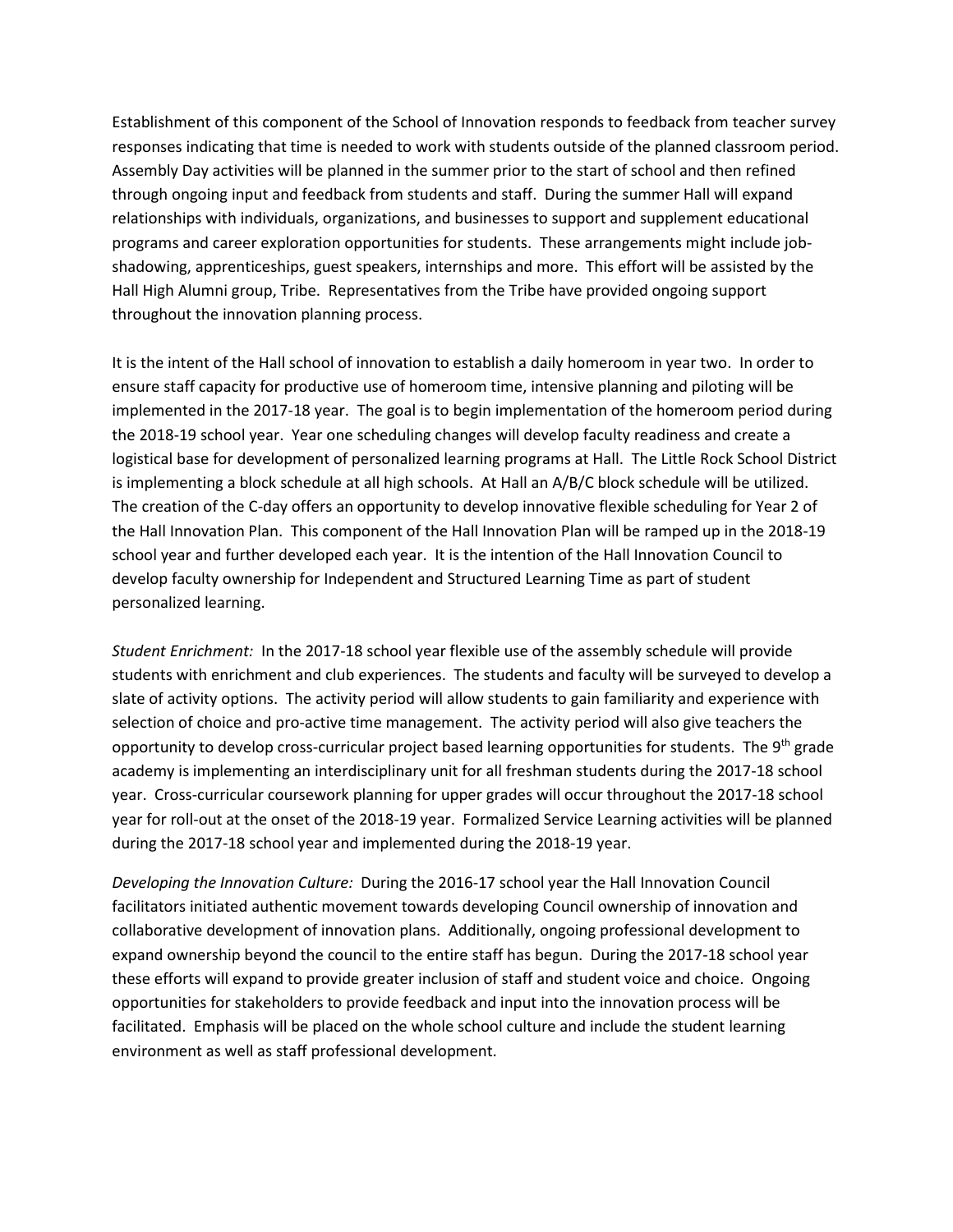*Blended Learning:* During the 2017-18 school year, students unable to complete math and literacy coursework successfully in the regular classroom and who end up at risk of course failure will be offered blended learning opportunities for math and literacy courses. A sub-committee has been established to ensure ongoing focus on digital curricular resources. In subsequent years of the Hall School of Innovation the blended coursework component will be developed to include increasing numbers of students and course options. Teams of Hall staff have made site visits and are planning future visits to schools with exemplary blended learning programs to further develop the base of knowledge for effective delivery. Through a student survey of 246 students 18.3% of respondents indicated that they want to have more opportunities for independent learning. Technology resources (250 laptops) are available to support blended learning activities.

The LRSD is currently facilitating a rigorous RFP process to select a district-wide learning management system. It is the goal of the district to select a system that accommodates a broad variety of content providers as well as district and school created content. The Hall school of innovation will focus on developing a school-wide knowledge base regarding blended learning strategies and effective utilization of digital content. An intensive process of developing instructional staff comfort-levels and proficiency in digital content will be led by the Hall Innovation Council and facilitated in conjunction with LRSD district-wide blended learning professional development over the course of the 2017-18 school year. By the onset of the 2018-19 school year all instructional staff will be ready to begin some degree and variety of blended learning in their classroom and will be equipped with working knowledge of how to utilize the district LMS for gaining continual insights into student academic progress.

*Career Readiness:* In the 2017-18 school year Hall freshman students will participate in a semester-long Career Readiness course. The course will offer students the opportunity to focus on development of soft skills while exploring career options. Existing staff will serve as instructors for the Career Readiness courses. No additional staff will be needed. Concurrent credit opportunities will be offered for English Composition I and II, Music Appreciation, and Computer Concepts during the 2017-18 school year. Additionally, students from Hall are participating in a district-wide career initiative, EXCEL, wherein certifications and/or college credit will be earned. EXCEL career fields include medical studies, technology, education, and construction. Concurrent credit and certification options will be expanded in the 2018-19 and future school years. For Hall Special Education students, instructors will include activities to enable development of basic employment skills into direct studies coursework. Topics may include completion of job applications, balancing a checkbook, or other life skills/career education that allow for integration of academic skill instruction.

*Intervention Coursework:* In the 2017-18 school year 9th grade students receive supplemental literacy support in Read 180 or Critical Reading courses. Math intervention will occur through Math 180 courses. In the 2018-19 school year a Critical Writing intervention coursework option for 10<sup>th</sup> graders will be added. There may be a need for one additional FTE to provide Critical Writing course if the existing staff is absorbed by required English courses. Students in Special Education classes will participate in System 44, a literacy intervention designed for students four to six years behind grade level. English Language Development (ELD) classes are provided for ELL students who need specialized instruction to learn English as a second language.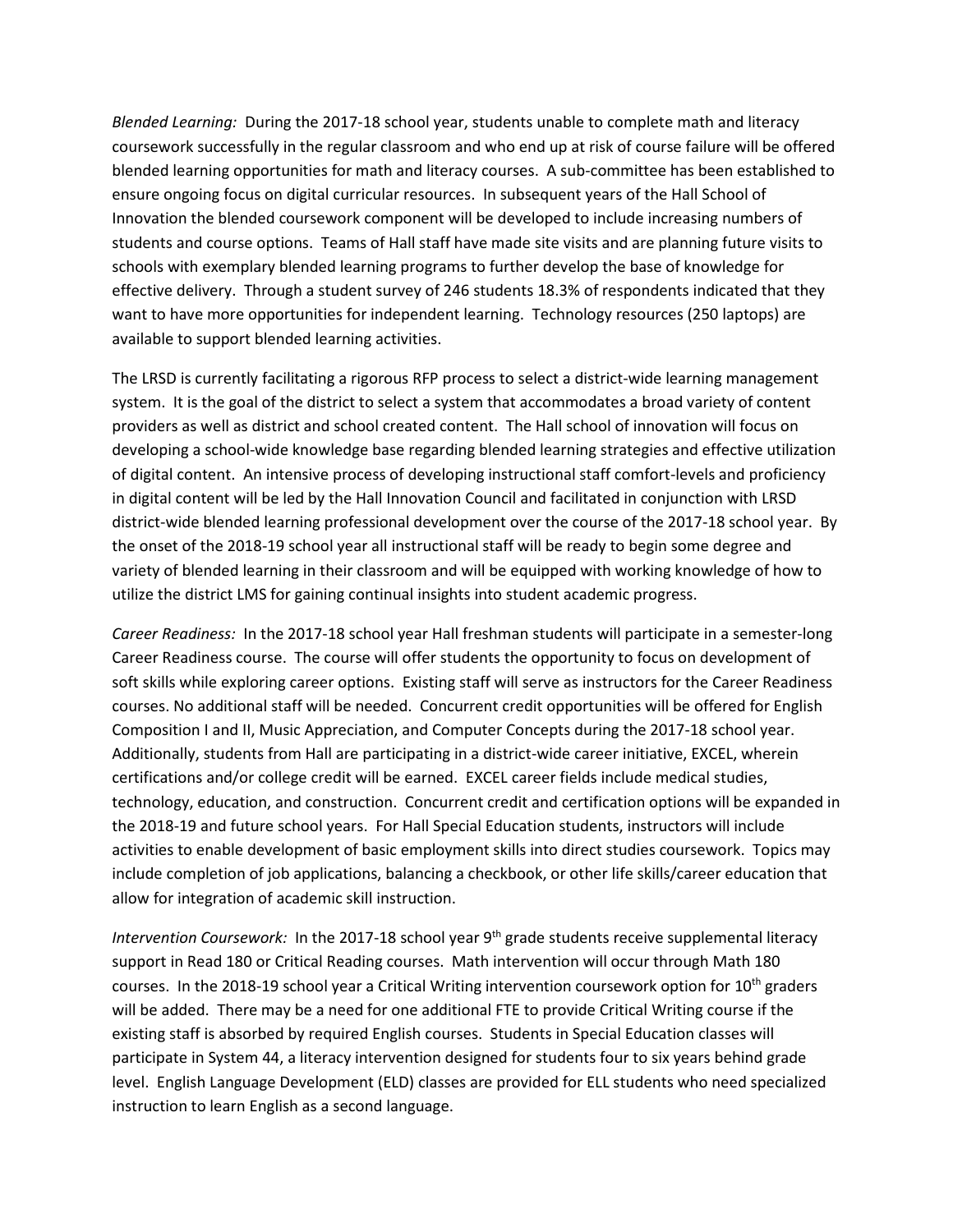*Wrap-Around Services:* School staff members and partners are currently working to develop a slate of partners to provide wrap around services to promote mental and physical well-being of students beginning in the 2017-18 school year. Existing partnerships will be formalized and expanded to ensure adequate physical and mental health services for students.

A tentative 2017-18 school schedule is outlined below. The schedule is subject to further refinement throughout the summer.

| <b>HALL DAILY SCHEDULES 2017-18</b>             |                                             |  |
|-------------------------------------------------|---------------------------------------------|--|
| $A/B$ Day                                       |                                             |  |
| $1^{st}$ Bell - 8:35; Tardy Bell - 8:45am daily |                                             |  |
| $8:45 - 10:25$                                  | 1 <sup>st</sup> Block                       |  |
|                                                 |                                             |  |
| $10:25 - 11:00$                                 | 1 <sup>st</sup> Lunch                       |  |
| $11:00 - 12:35$                                 | 2 <sup>nd</sup> Block/1 <sup>st</sup> Lunch |  |
| $10:25 - 12:00$                                 | 2 <sup>nd</sup> Block/2 <sup>nd</sup> Lunch |  |
| $12:00 - 12:35$                                 | $2nd$ Lunch                                 |  |
| $12:40 - 2:10$                                  | 3rd Block                                   |  |
| $2:15 - 3:45$                                   | 4 <sup>th</sup> Block                       |  |
|                                                 |                                             |  |
| C/Day                                           |                                             |  |
| $1^{st}$ Bell - 8:35; Tardy Bell - 8:45am daily |                                             |  |
| $8:45 - 9:27$                                   | A1                                          |  |
| $9:32 - 10:14$                                  | <b>B1</b>                                   |  |
| $10:19 - 11:01$                                 | A2                                          |  |
| $11:06 - 11:36$                                 | $1st$ Lunch                                 |  |
| $11:41 - 12:37$                                 | $B2 - 1st$ Lunch                            |  |
| $11:06 - 12:02$                                 | B <sub>2</sub> - 2 <sup>nd</sup> Lunch      |  |